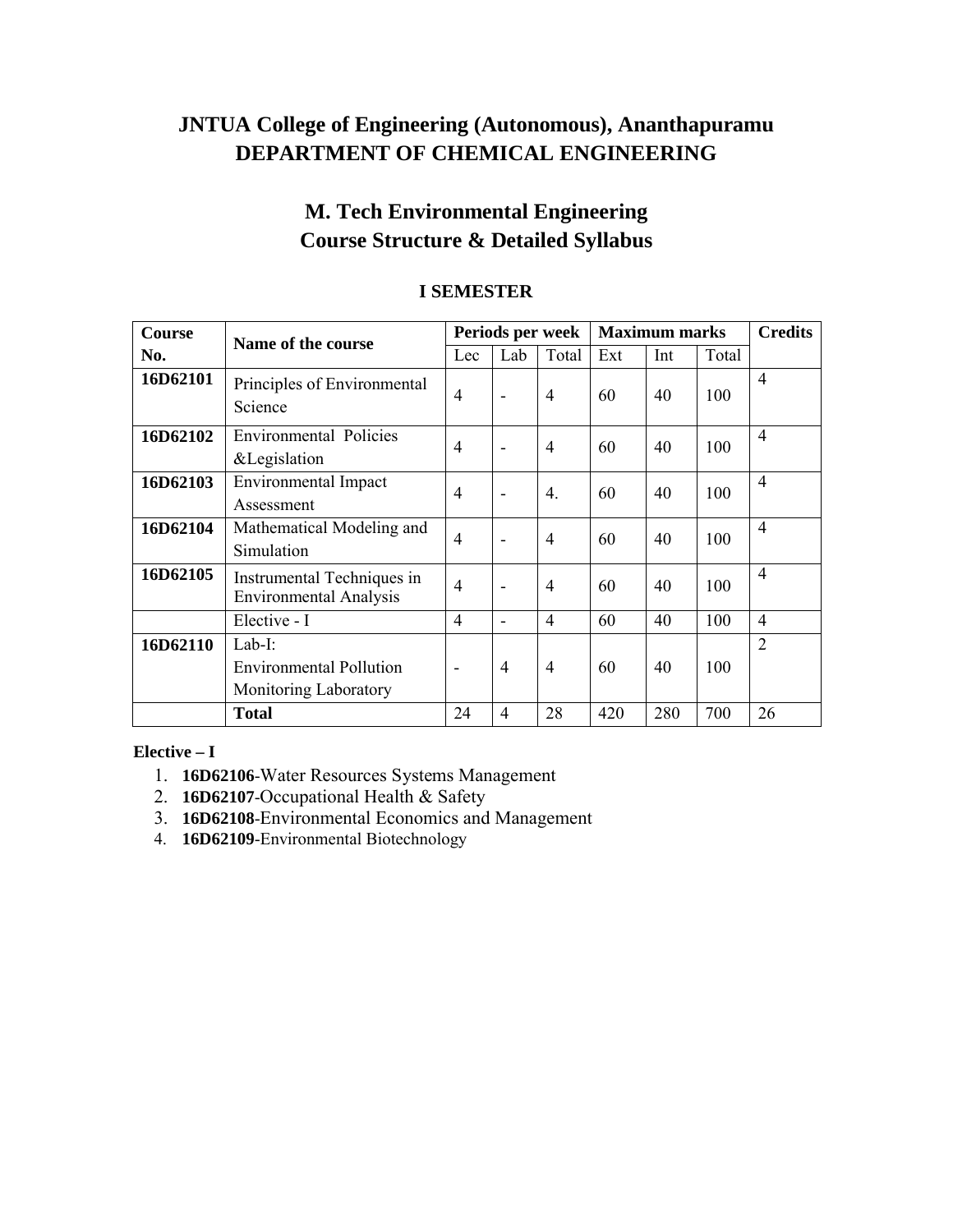| <b>Course</b> | Name of the course                                                 | Periods per week |                          |                | <b>Maximum marks</b>         |                          |       |                |
|---------------|--------------------------------------------------------------------|------------------|--------------------------|----------------|------------------------------|--------------------------|-------|----------------|
| No.           |                                                                    | Lec              | Lab                      | Total          | Ext                          | Int                      | Total | <b>Credits</b> |
| 16D62201      | Transport of Water<br>and<br>Wastewater                            | $\overline{4}$   | ۰                        | $\overline{4}$ | 60                           | 40                       | 100   | $\overline{4}$ |
| 16D62202      | Physicochemical Processes<br>in Water and Waste Water              | $\overline{4}$   |                          | $\overline{4}$ | 60                           | 40                       | 100   | $\overline{4}$ |
| 16D62203      | Principles and Design of<br><b>Biological Treatment</b><br>Systems | $\overline{4}$   | $\overline{\phantom{0}}$ | $\overline{4}$ | 60                           | 40                       | 100   | $\overline{4}$ |
| 16D62204      | Atmospheric<br><b>Environmental Pollution</b><br>And Control       | $\overline{4}$   |                          | $\overline{4}$ | 60                           | 40                       | 100   | 4              |
| 16D62205      | Solid & Hazardous waste<br>Management                              | $\overline{4}$   | ٠                        | $\overline{4}$ | 60                           | 40                       | 100   | $\overline{4}$ |
|               | Elective-II                                                        | $\overline{4}$   |                          | $\overline{4}$ | 60                           | 40                       | 100   | $\overline{4}$ |
| 16D62210      | Lab-II: Environmental<br>Pollution Control Lab                     |                  | $\overline{4}$           | $\overline{4}$ | 60                           | 40                       | 100   | 2              |
| 15D54201      | <b>Research Methodology</b><br>(Audit course)                      | $\overline{2}$   |                          | $\overline{2}$ | $\qquad \qquad \blacksquare$ | $\overline{\phantom{a}}$ |       |                |
|               | <b>Total</b>                                                       | 24               | $\overline{4}$           | 36             | 420                          | 280                      | 700   | 26             |

# **II SEMESTER**

### **Elective – II**

1.**16D62206-**Energy and Environment

2. **16D62207-**Principles of Cleaner Production

3. **16D62208 -**Environmental Sustainability

4. **16D62209 -** RS and GIS for Environmental Management

#### **III & IV SEMESTER**

| Course | Name of the course | <b>Period</b>    | <b>Max.</b> marks |       |       |  |  |
|--------|--------------------|------------------|-------------------|-------|-------|--|--|
| No.    |                    |                  | Exam              | Sess. | Total |  |  |
|        | Seminar            | One<br>Semester  | Internal          | 100   | 100   |  |  |
|        | Project            | Two<br>Semesters | Viva-Voce         |       |       |  |  |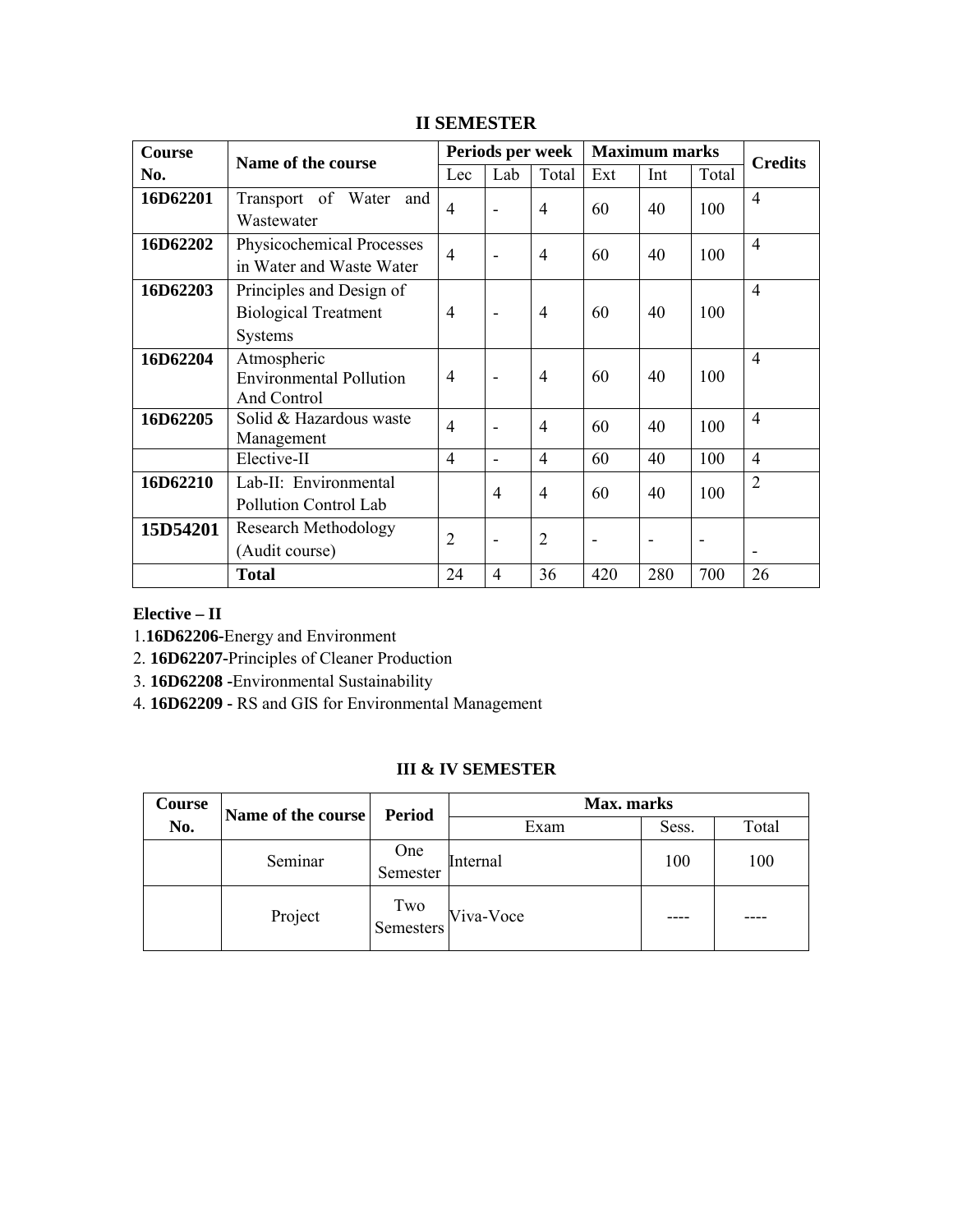### **PRINCIPLES OF ENVIRONMENTAL SCIENCE**

# **UNIT I:**

### **Introduction:**

Law of Mass Action – Chemical equilibria – Chemical kinetics – Colloidal Chemistry, Corrosion, Solubility of gases in water (Henry's Law) and the Carbonate system.

#### **UNIT II:**

Aim - scope and applications of Ecology, Ecological Engineering and Ecotechnologyandtheir relevance to human civilization - Development and evolution of ecosystems -Principles and concepts pertaining to communities in ecosystem - Energy flow andmaterial cycling in ecosystems - Productivity in ecosystems.

#### **UNIT III:**

Water Quality-Physical, Chemical and Biological parameters of water- Water Qualityrequirement - Potable water standards -Wastewater Effluent standards -Water quality indices.

#### **UNIT IV:**

#### **Chemistry of Atmosphere &Aquatics:**

Structure of the atmosphere – Photochemistry of the atmosphere – ozone layerdepletion – Acid rain – Greenhouse gases and global warming.

Soil Physical& Chemical properties – Cation Exchange Capacity. Soil pH – Salt affected soil – Trace metals in soils

Types of Reactions for Various Water bodies including Marine environment.

#### **UNIT V:**

#### **Global Environmental Issues:**

Ecological and Carbon Foot Print, Carbon Credits, Carbon sequestration, Clean Development Mechanism.

Case Studies: Major Environmental Disasters – Chernobyl Incident – Fukushima Incident – Tsunamis.

#### **Text Books:**

1. Biswarup Mukherjee, Environmental Biology, Tata McGraw Hill Publishing Company Limited, New Delhi, 1997.

2. IgnaciMuthu S, 'Ecology and Environment' Eastern Book Corporation, 2007. **References:**

3. Manohaan, S.E., Environmental Science and Technology, Lewis Publication, New York, 1997.

4. Sawyer, C.N., McCarty, P.L. and Parkin, G.F. Chemistry for Environmental Engineers, 4th Edition, McGraw Hill, New Delhi, 1994.

5. De, A.K. Environmental Chemistry, New Age International Limited, New Delhi, 1995.

6. Krebs, Charles J. 2001. Ecology: The Experimental Analysis of Distribution and Abundance.5th edition.

7. Mitsch, J.W. and Jorgensen, S.E., Ecological Engineering, An Introduction to Ecotechnology, John Wiley & Sons, New York, 1989.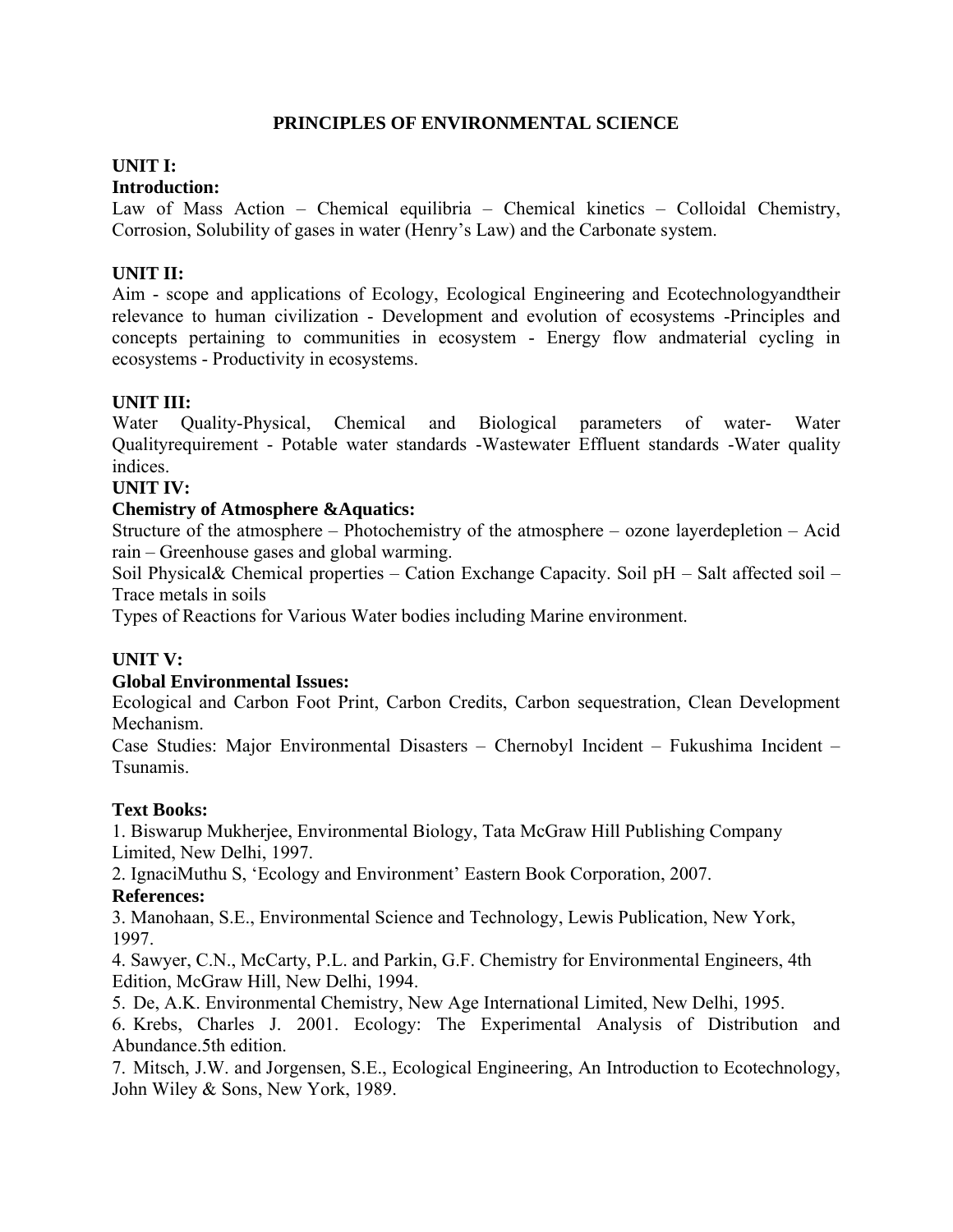### **ENVIRONMENTAL POLICIES AND LEGISLATION**

#### **UNIT I**

**Introduction:**Indian Constitution and Environmental Protection – National Environmental policies –Precautionary Principle and Polluter Pays Principle – Concept of absolute liability – multilateral environmental agreements and Protocols – Montreal Protocol, Kyotoagreement, Rio declaration – Environmental Protection Act, Water (P&CP) Act, Air(P&CP) Act – Institutional framework (SPCB/CPCB/MoEF)

#### **UNIT II**

Water (P&CP) Act, 1974: Power & functions of regulatory agencies - responsibilities of Occupier Provision relating toprevention and control Scheme of Consent to establish, Consent to operate – Conditionsof the consents – Outlet – Legal sampling procedures, State Water Laboratory – AppellateAuthority – Penalties for violation of consent conditions etc. Provisions forclosure/directions in apprehended pollution situation.

#### **UNIT III**

**Air (P&CP) Act, 1981:**Power & functions of regulatory agencies - responsibilities of Occupier Provision relating toprevention and control Scheme of Consent to establish, Consent to operate – Conditionsof the consents – Outlet – Legal sampling procedures, State Air Laboratory – AppellateAuthority – Penalties for violation of consent conditions etc. Provisions forclosure/directions in apprehended pollution situation.

#### **UNIT IV**

**Environment (Protection) Act 1986:**Genesis of the Act – delegation of powers – Role of Central Government - EIA Notification– Sitting of Industries – Coastal Zone Regulation - Responsibilities of local bodiesmitigation scheme etc., for Municipal Solid Waste Management - Responsibilities ofPollution Control Boards under Hazardous Waste rules and that of occupier, authorization – Biomedical waste rules – responsibilities of generators and role of Pollution ControlBoards

#### **UNIT V**

Relevant Provisions of Indian Forest Act, Public Liability Insurance Act, CrPC, IPC – PublicInterest Litigation - Writ petitions - Supreme Court Judgments in Landmark cases.

#### **REFERENCES**

1. CPCB, "Pollution Control acts, Rules and Notifications issued there under "PollutionControl Series – PCL/2/1992, Central Pollution Control Board, Delhi, 1997.

2. Shyam Divan and Armin Roseneranz "Environmental law and policy in India "OxfordUniversity Press, New Delhi, 2001.

3. GregerI.Megregor, "Environmental law and enforcement", Lewis Publishers, London.1994.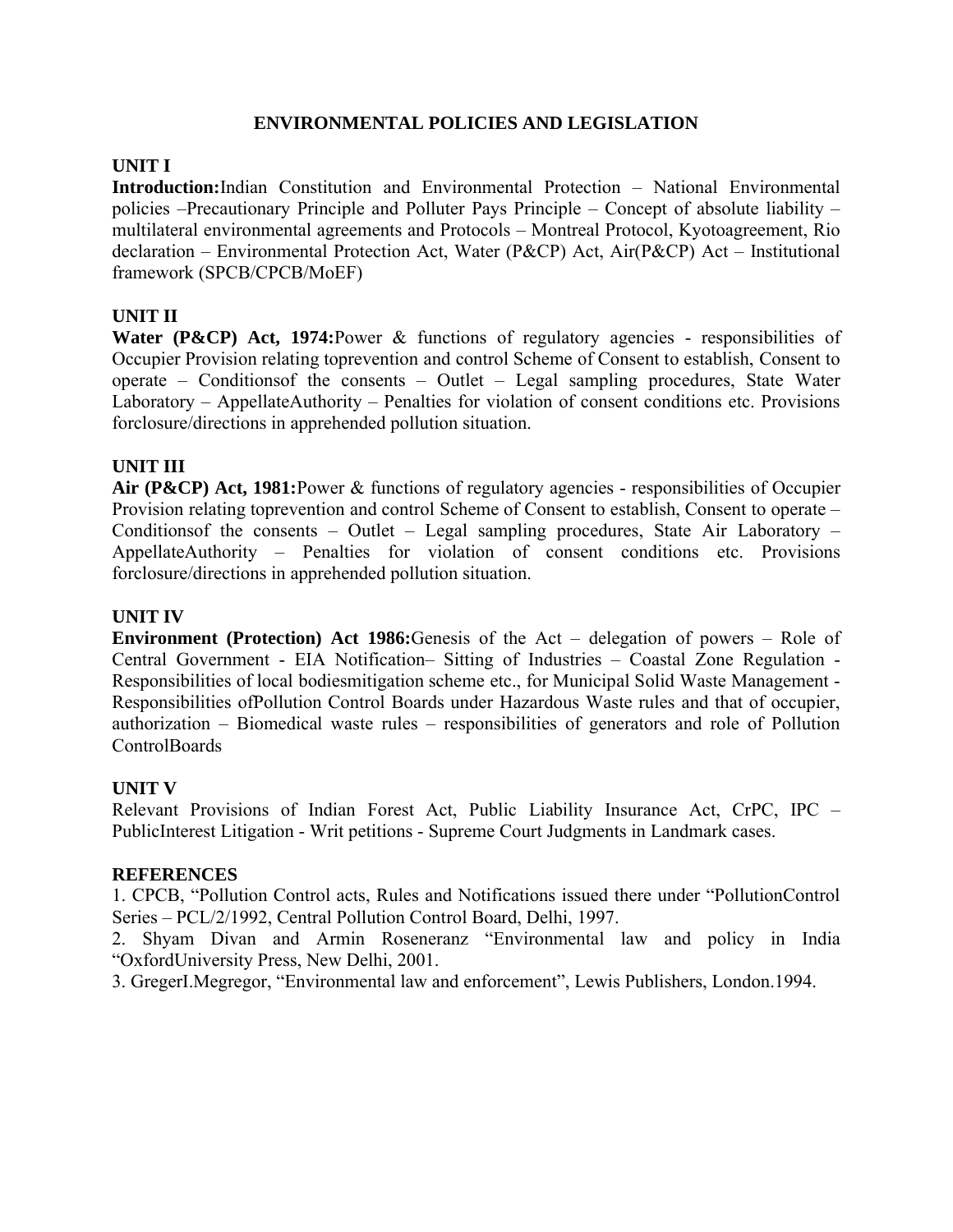### **ENVIRONMENTAL IMPACT ASSESSMENT**

#### **Unit -I:**

**Basic concept of EIA and Methodologies:** Initial environmental Examination, Elements of EIA,factors affecting EIA Impact evaluation and analysis, preparation of Environmental Base map,Classification of environmental parameters.

### **Unit-II:**

EIA Methodologies: Introduction, Criteria for the selection of EIA Methodology, EIA methods, Ad-hoc methods, matrix methods, Network method Environmental Media Quality Index method, overlay methods, cost/Benefit Analysis.

#### **Unit-III:**

**Impact of Developmental Activities** and Land use. Introduction, Methodology for theassessment of soil and ground water, Delineation of study area, Identification of activities.Assessment of Impact of development Activities on Vegetation and wildlife, environmental Impactof Deforestation – Causes and effects of deforestation.

#### **Unit-IV:**

Prediction and Assessment of Impact: Quality, Impact prediction, Assessment of Impactsignificance, Identification and Incorporation of mitigation measures. EIA in surface water, Airand Biological environment: Methodology for the assessment of Impacts on surface waterenvironment, Air pollution sources, generalized approach for assessment of Air pollution Impact.

#### **Unit-V:**

**Environmental Audit & Environmental legislation**: objectives of Environmental Audit, Types ofenvironmental Audit, Audit protocol, stages of Environmental Audit, on-site activities, evaluationof Audit data and preparation of Audit report. Casestudies and preparation: of Environmental Impact assessment statement for various Industries.

#### **TEXT BOOKS:**

1. Environmental Impact Assessment Methodologies, by Y. Anjaneyulu, B.S.Publication, Sultan Bazar, Hyderabad.

2. Environmental Science and Engineering, by J. Glynn and Gary W. Hein Ke, Prentice Hall Publishers

#### **REFERENCE BOOKS:**

1.Cauter R.L, Environmental impact Assessment, McGrawHill International Edition,1997

2. John G Rau and David C Wooten, Environmental impact Analysis hand book, McGrawHill Book Company 1980

3. Environmental Science and Engineering, by Suresh K. Dhaneja – S.K.,Katania&Sons Publication., New Delhi

4. Environmental Pollution and Control, by Dr H.S. Bhatia – Galgotia Publication (P)Ltd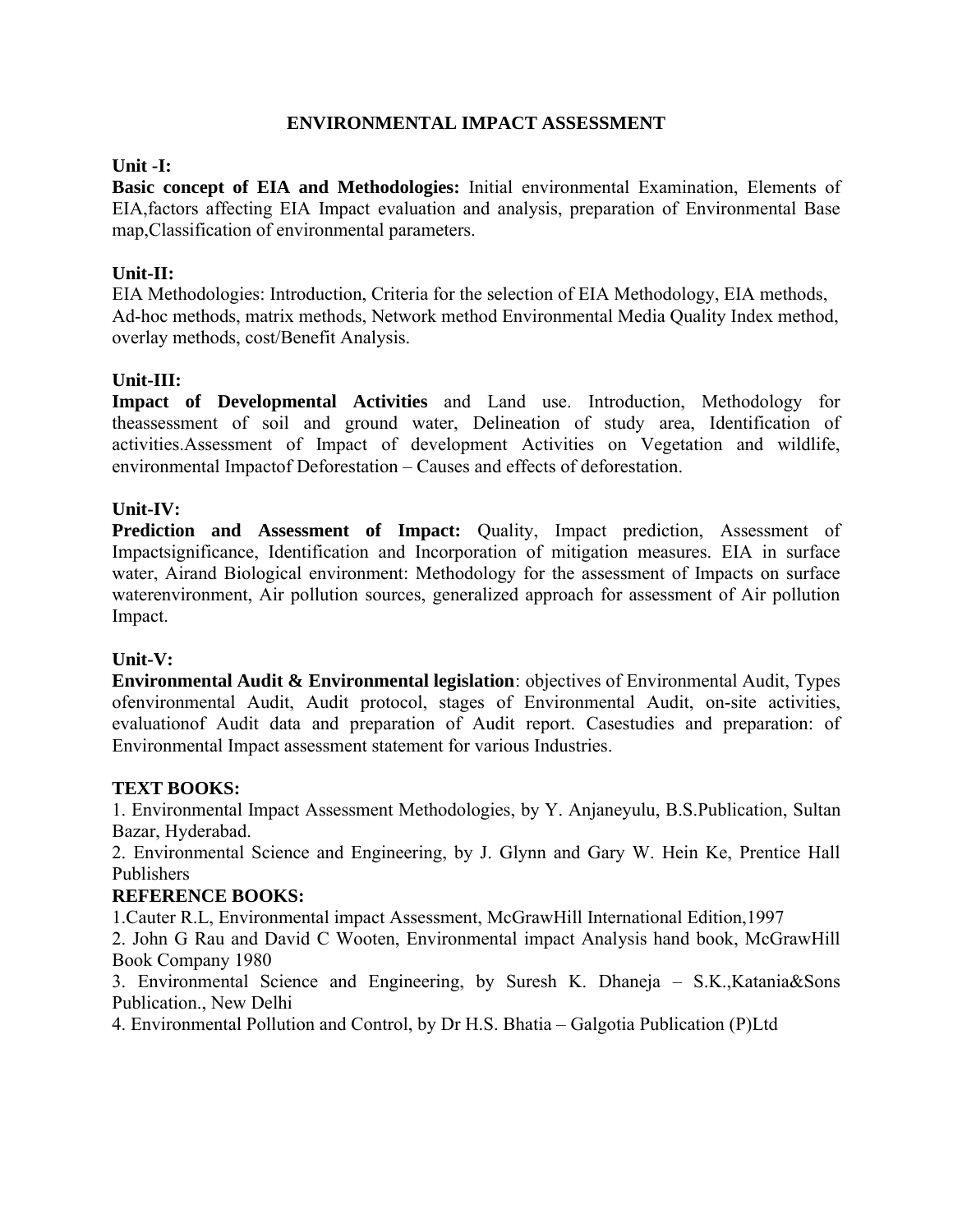# **MATHEMATICAL MODELING AND SIMULATION**

### **UNIT-1:Fundamentals of modeling:**

Principles & uses of modeling, classification of mathematical models-steady state Vs dynamic models, lumped Vs distributed parameter models, deterministic Vs stochastic models.

**Examples of mathematical models**-Two heated tanks, constant volume CSTRs, Gravity flow tank, Dynamics of first order & second order systems (Mercury in glass thermometer, Damped vibrator)

**UNIT-2:Empirical model building***-* method of least squares, linear, polynomial and multiple regression, non-linear regression*.***Solution of simultaneous algebraic equations***:* Direct methods: Gauss-elimination method, Gauss–Jordan method, Iterative methods: Jacobi's method, Gauss-Siedal method.

**UNIT-3:Solution of ODEs**:Euler method, Runge-Kutta method, Milne's Predictor-Corrector method **Solution of PDEs**: Elliptic equations-one dimensional, parabolic equation-hyperbolic equation- partial differential equations-separation of variables-wave equation.

**UNIT-4:Finite Difference:** Difference operator (Δ), operator E, Interpolation, Formulation of linear and non-linear finite difference equations. **Advanced methods for Differential Equations**: method of lines, Orthogonal Collocation, Finite Volume Method.

# **UNIT-5:**

**Distributions**: Binomial, Poisson and Normal distributions - Definitions, Simple problemsonly (Derivations not included). Sampling Distributions - Tests based on Normal, t, Chi-Square and FDistributions.One way and Two way classification of ANOVA.

### **Text Books:**

- 1. S.C. Chapra and R.P.Canale, "Numerical methods for Engineers", Tata McGraw Hill, New Delhi, 2002.
- 2. Erwin Kreyzig, "Advanced Engineering Mathematics", John Wiley & Sons, 2004.

# **References:**

- 1. Jenson and Jeffery, Mathematical Methods in Chemical Engineering,
- 2. Mickley, Reid and Sherwood, Applied Mathematics in Chemical Engineering, Tata-McGraw-Hill, New Delhi

3.Zill, Dennis and Cullen, Michael Advanced Engineering Mathematics,  $3^{rd}$ Edition, 2006, Jones and Bartlett, Publisher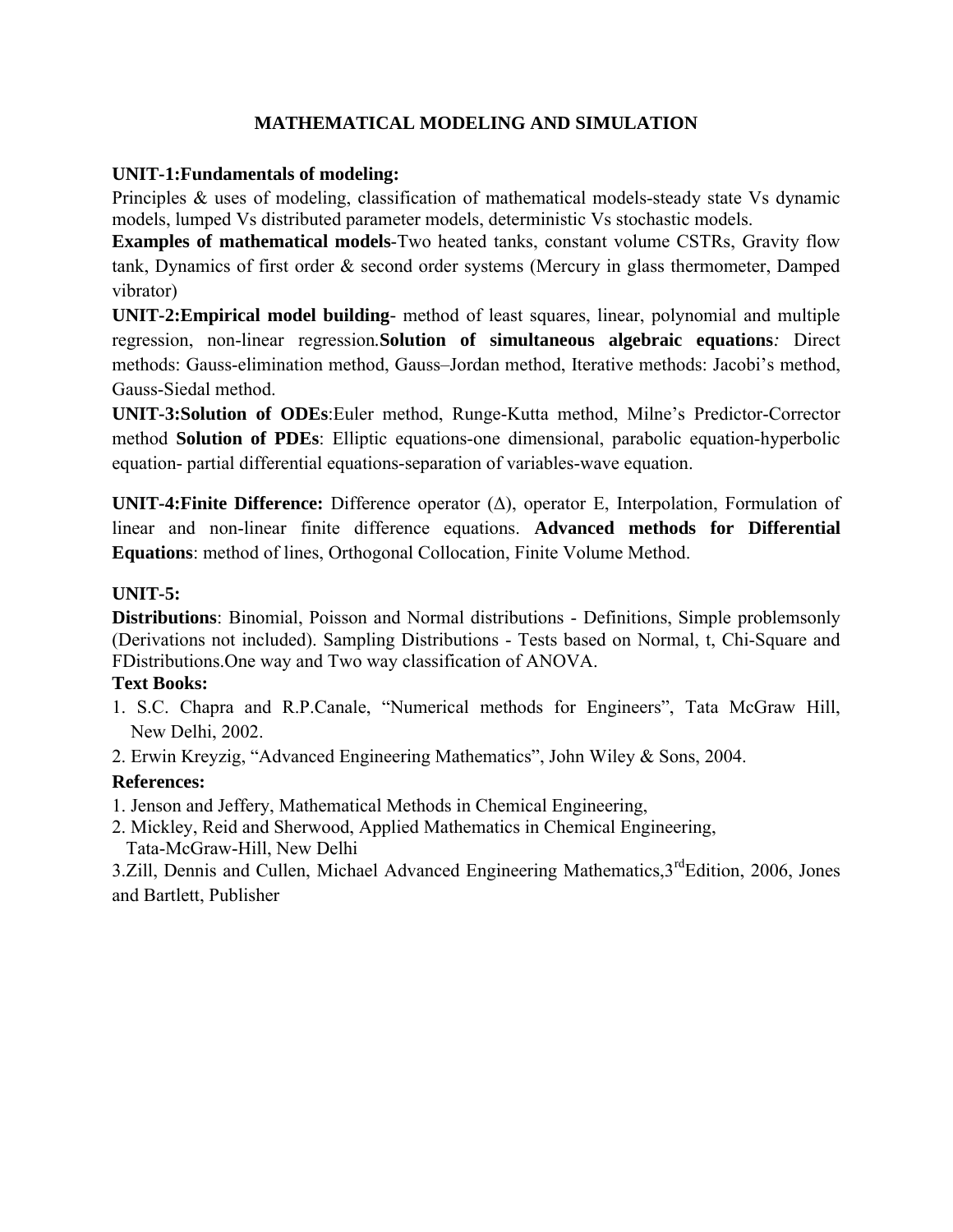### **INSTRUMENTAL TECHNIQUES IN ENVIRONMENTAL ANANLYSIS**

#### **Unit I:**

**Treatment of Data in Quantitative Analysis**: Accuracy, Precision, Standard deviation, Types of errors, Minimization of errors. Significant figures, Criteria for rejection of data, Principles of instrumentation.

#### **Unit II:**

**Spectrophotometric Methods:** Principles, applications, advantages & limitations of the following Spectrophotometric methods: UV Spectrophotometer,Fluorimetry, Nephelometry and Turbidimetry.

#### **Unit III:**

**Spectrophotometric Methods:** Atomic absorption spectrophotometry, Flame photometry, Inductively coupled plasma spectroscopy & Mass spectroscopy.

#### **Unit IV:**

**Electrochemical Methods:**Principles, applications, advantages & limitations of following electrochemical methods: Pulse polarography, cyclic voltametry& anode stripping voltametry, Electrophoresis.

#### **Unit V:**

**Chromatography:**Principles, applications, advantages & limitations of following chromatographic methods: Adsorption, Partition, Column chromatography, Paper chromatography, Gas chromatography, High Performance Liquid Chromatography (HPLC), Ionchromatography.

#### **BOOKS & REFERENCES:**

1. Instrumental Methods of analysis, Willard H H& Dean LL, John Willey, 1976.

2. Modern Methods of chemical analysis Recsok RL, & Shields LD, John Willey & sons, Inc 1990.

3. Instrumental Methods of chemical analysis, Ewing GW, McGrw Hill Book Company, Inc. 1975.

4. Fundamental of molecules spectroscophy. Banwell CN, McGraw Hill, NY, 1990.

5. Vogels textbook of Quantitative chemical analysis, Third Ed.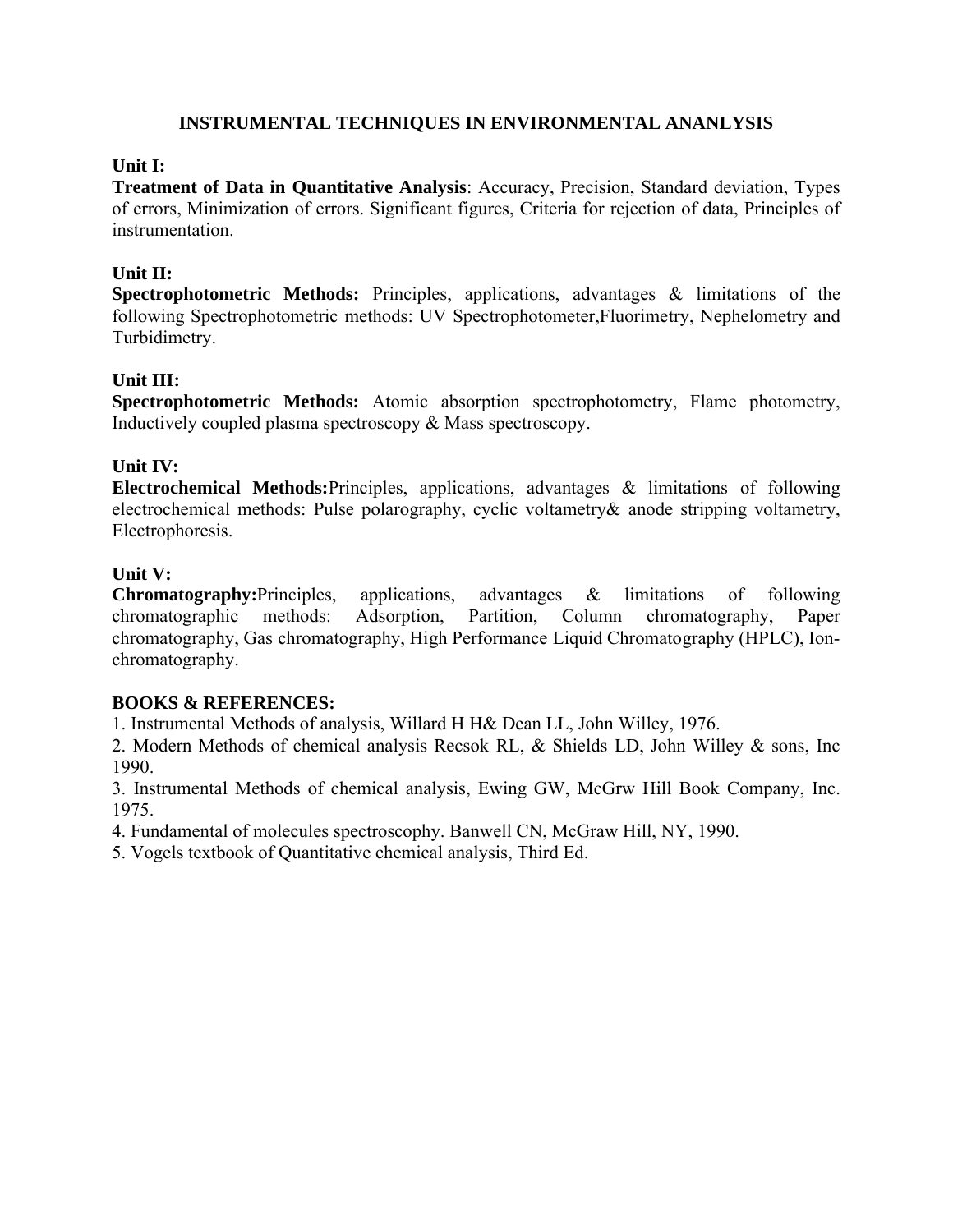# **ELECTIVE-I WATER RESOURCES SYSTEMS MANAGEMENT**

#### **UNIT I**

Rainwater Harvesting and Management – Different Types and Methods of Harvesting in urban and agricultural areas.

#### **UNIT II**

Design of Dams, Non gravity dams, Weirs and Barrages, Conjunctive use of Irrigation water,Quality of Irrigation water, Contaminants and their effects on various crops

#### **UNIT III**

Reservoir Planning, Management, Multi Reservoir Systems, Real Time Operation, River Basin Planning, Water Logging, Soil Salinity, Salinity Control.

#### **UNIT IV**

Draught analysis, NCA classification, Direct and Indirect losses, Drought severity assessment,Drought Monitoring, Drought Management

#### **UNIT V**

Global Efforts - Think Globally: Act Locally on water resources - Man ware on water resource management Local water organizations; WUGs, WUAs, - World water organizations; UN, GWP, WWC, etc.

#### **REFERENCES**

- 1. Dilip Kumar Majumdar, "Irrigation Water Management (Principles & Practices)", Prentice Hall ofIndia (P), Ltd, 2004.
- 2. Water Resources Systems, "Vedula&Mujumdar", McGrawHill, 2005.
- 3. Daniel P. Loucks "Water Resources systems Planning and Management(Studies and Reports inHydrology) ", 2006.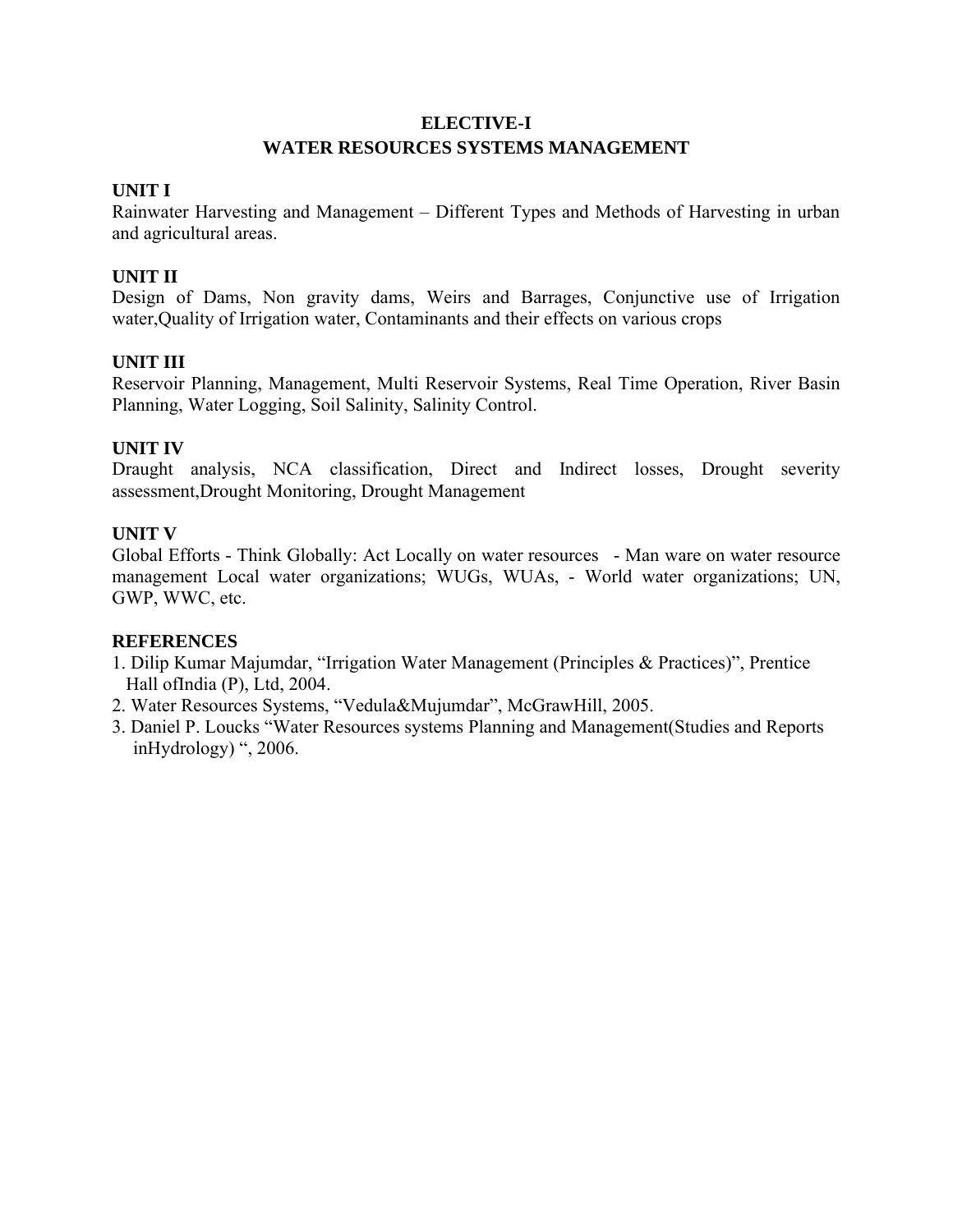# **ELECTIVE-I OCCUPATIONAL HEALTH & SAFETY**

# **Unit – I**

Introduction, Factors Contributing to the Costs of Accidents, List of some Notable accidents in the process industry/selected case histories, some common features of high cost accidents, reasons for high priority towards safety.

# **Unit – II**

Material hazards1: Introduction Hazardous substances-categories, Toxicity, Radiation, Flammability, Ignition, Fires and explosions.

# **Unit – III**

Material hazards 2: Fire balls, Fire damage, run away chemical reaction, incompatible materials, material safety and data sheets

Process and plant Hazards: Hazards of pressure, causes of over pressures, flow deviations, effects of leakages/releases, hazards of temperatures.

# **Unit – IV**

Hazard analysis: process safety management, process hazards analysis, hazards analysis methods, check list, preliminary hazard analysis, what-if / check list, hazard and operability analysis, FMEA, Fault tree analysis, cause and consequence analysis.

# **Unit – V**

Preventive and protective measures: Safety options, process safety approaches, inherent safety and design, plant layout, inherent security, explosion prevention and protection, personal protective systems, plant modifications and management change, relief valves and rupture discs, breather vents for storage tanks, explosions vents, flame arresters, flare systems

# **TEXT BOOK:**

- 1. Chemical process industry safety by K S N Raju, Mc-Graw Hill education (India) Pvt.Ltd,2014
- 2. Chemical process Safety by Crowl

# **REFERENCES:**

1. Chemical process safety by sanders

# **OUTCOMES:**

- The student will be equipped with the knowledge by which thorough safety is ensured in the organization.
- Classify and identify hazards in chemical industries
- Take precautions in chemical storage and handling
- Perform fault tree and event tree risk analysis and quantify them
- Suggest and make others in the plant about emergency management plans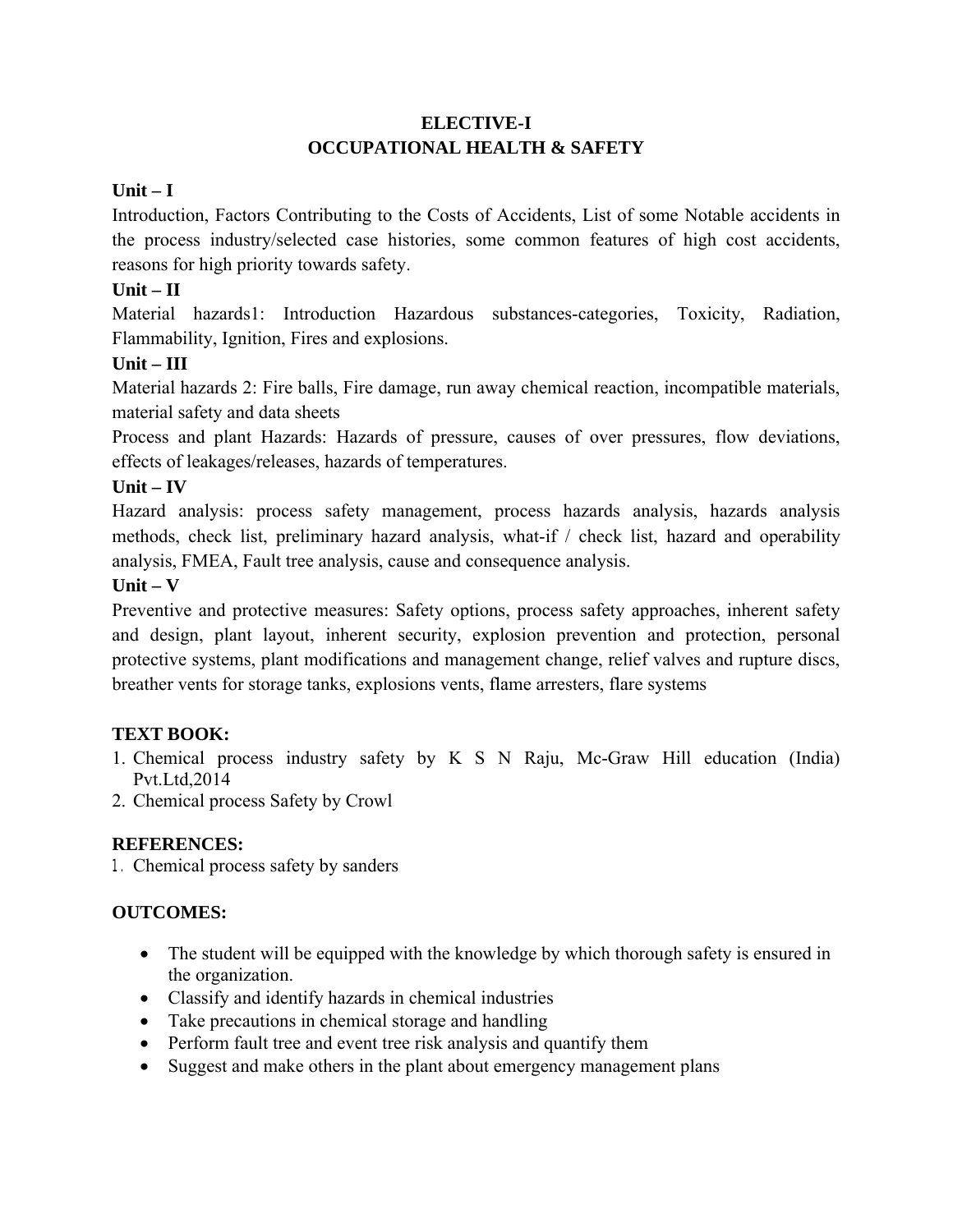# **ELECTIVE-I ENVIRONMENTAL BIOTECHNOLOGY**

### **UNIT I**

Environmental Biotechnology – Principles and concepts –usefulness to mankind. Degradation of highconcentrated toxic pollutants – halogenated non halogenated, petroleum hydrocarbons, metals-Mechanisms of detoxification – oxidation – dehalogenation- biotransformation of metals –biodegradation of solid wastes.

### **UNIT II**

Biotechnological remedies for environmental pollution- decontamination of groundwaterbioremediation– Production of proteins- biofertilizers – Physical, chemical and microbiological factorsof composting – health risk- pathogens- odor management.

### **UNIT III**

Mircobial cell/enzyme technology – adapted microorganisms – biological removal of nutrients – algalbiotechnology – extra cellular polymers – Biogas technology.

#### **UNIT IV**

Concept of rDNA technology – expression vectors – cloning of DNA mutation – construction of microbial strains – radioactive probes – protoplast fusion technology applications.

#### **UNIT V**

Environmental effects and ethics of microbial technology – genetically engineered organisms – Microbial containment – Risk assessment.

#### **TEXT BOOKS:**

1. Chaudhury, G.R. Biological degradation and bioremediation of toxic chemicals, Dioscorides Press, Oregon, 1994.

2. Martin. A.M. Biological degradation of wastes, Elsevier Applied Science, London, 1991.

3. Blaine Metting .F (Jr.,) Soil Microbiology Ecology, Marcel Dekker Inc., 1993.

4. Wainwright, M, "An Introduction to Environmental Biotechnology", 2009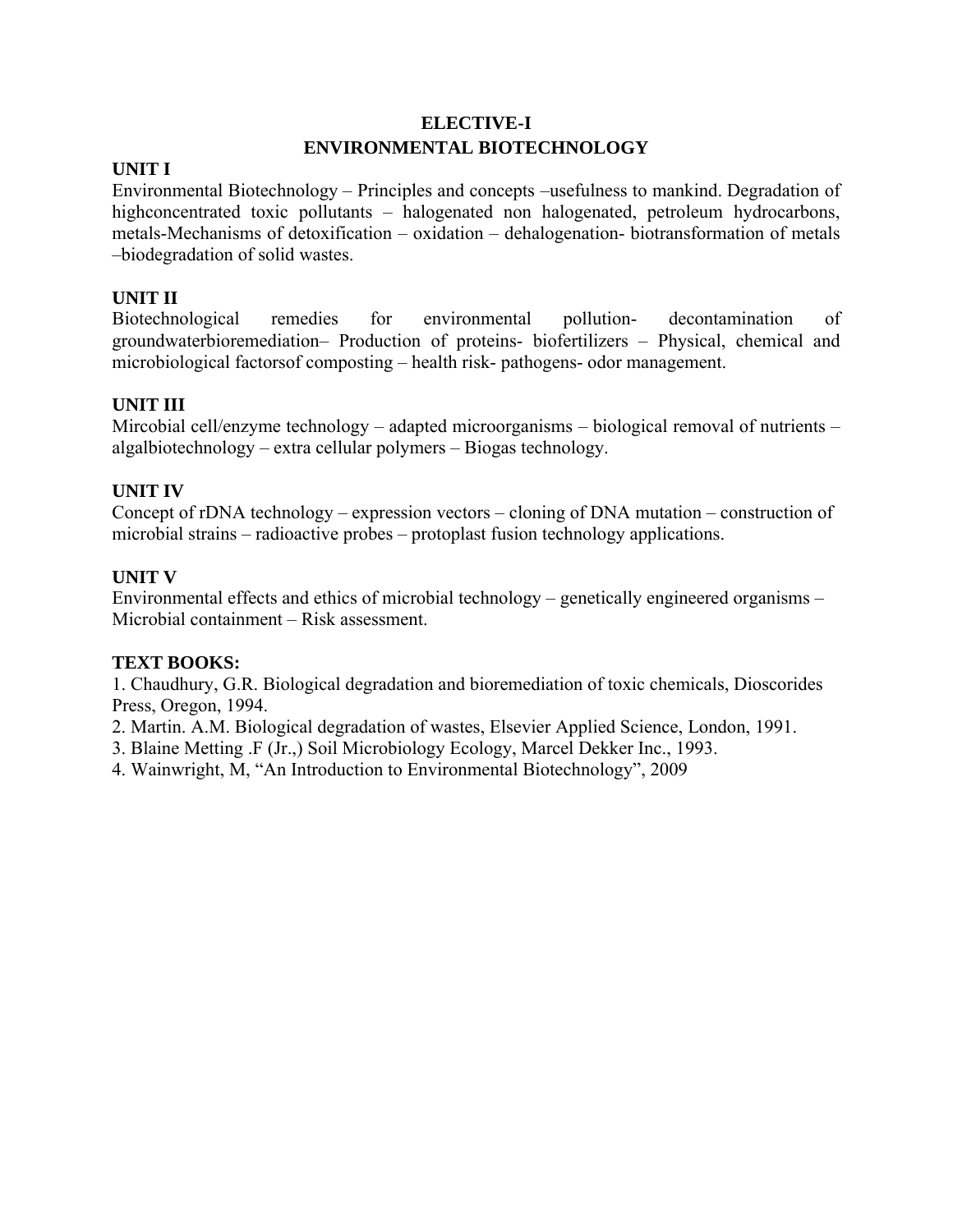#### **ELECTIVE-I**

### **ENVIRONMENTAL ECONOMICS AND MANAGEMENT**

#### **Unit– I**

Sustainable Development: Introduction to sustainable development - Economy-Environment inter-linkages - Meaning ofsustainable development - Limits to growth and the environmental Kuznets curve – Thesustainability debate - Issues of energy and the economics of energy – Nonrenewable energy,scarcity, optimal resources, backstop technology, property research, externalities, and theconversion of uncertainty.

#### **Unit– II**

Environmental Degradation: Economic significance and causes of environmental degradation - The concepts of policy failure,externality and market failure - Economic analysis of environmental degradation - Equi-marginalprinciple.

#### **Unit– III**

Economics of Pollution: Economics of Pollution - Economics of optimal pollution, regulation, monitoring andenforcement - Managing pollution using existing markets: Bargaining solutions – Managingpollution through market intervention: Taxes, subsidies and permits.

#### **Unit– IV**

Cost – Benefit Analysis: Economic value of environmental resources and environmental damage - Concept of TotalEconomic Value - Alternative approaches to valuation – Cost-benefit analysis and discounting.

### **Unit – V**

Economics of biodiversity**:** Economics of biodiversity conservation - Valuing individual species and diversity of species -Policy responses at national and international levels. Economics of Climate Change – strenReport

#### **Reference Books**

1. D.W. Pearce, A. Markandya and E.B. Barbier (1989), Blueprint for a Green Economy,Earthscan, London.

2. R.K. Turner, D.W. Pearce and I. Bateman (1994), Environmental Economics: AnElementary Introduction, Harvester Wheatsheaft, London.

3. D.W. Pearce and R.K. Turner (1990), Economics of Natural Resources and theEnvironment, Harvester Wheatsheaf, London.

4. Michael S. Common and Michael Stuart (1996), Environmental and ResourceEconomics: An Introduction,  $2<sup>nd</sup> Edition$ , Harlow: Longman.

5. Roger Perman, Michael Common, Yue Ma and James McGilvray (2003), NaturalResource and Environmental Economics, 3<sup>rd</sup>Edition, Pearson Education.

6. N. Hanley, J. Shogren and B. White (2001), An Introduction to EnvironmentalEconomics, Oxford University Press.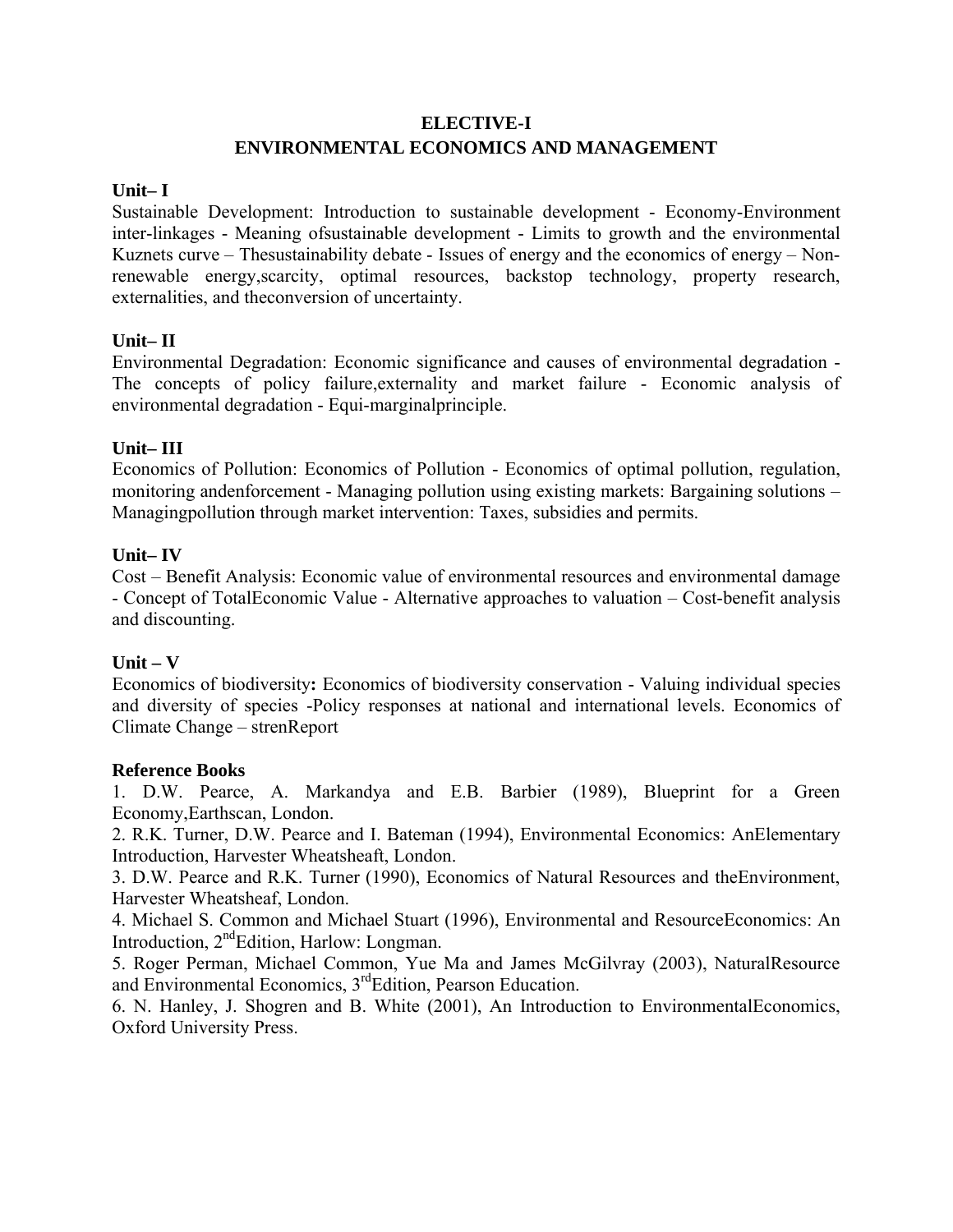### **ENVIRONMENTAL POLLUTION MONITORING LABORATORY**

- 1. To determine pH of a given sample using (i) Universal indicator (ii) pH paper (iii) Digital pH meter
- 2. To determine the total dissolved solids content indistilled water double distilled water, tap water and reverse osmosis water.
- 3. To measure mineral acidity and total acidity
- 4. To determine the alkalinity of given samples.
- 5. To illustrate the various operations involved in gravimetric analysis and to determine the various categories of solids that are commonly defined in water and wastewater.
- 6. Energy Auditing of various Engineering Departments of Institute
- 7. Experiment on determination of total hardness
- 8. Experiment on determination of Residual chlorine of a given sample
- 9. Heavy Metal Ion detection using AAS
- 10. Estimation of Calorific Value of Hazardous Waste

**\*\*\*\*\***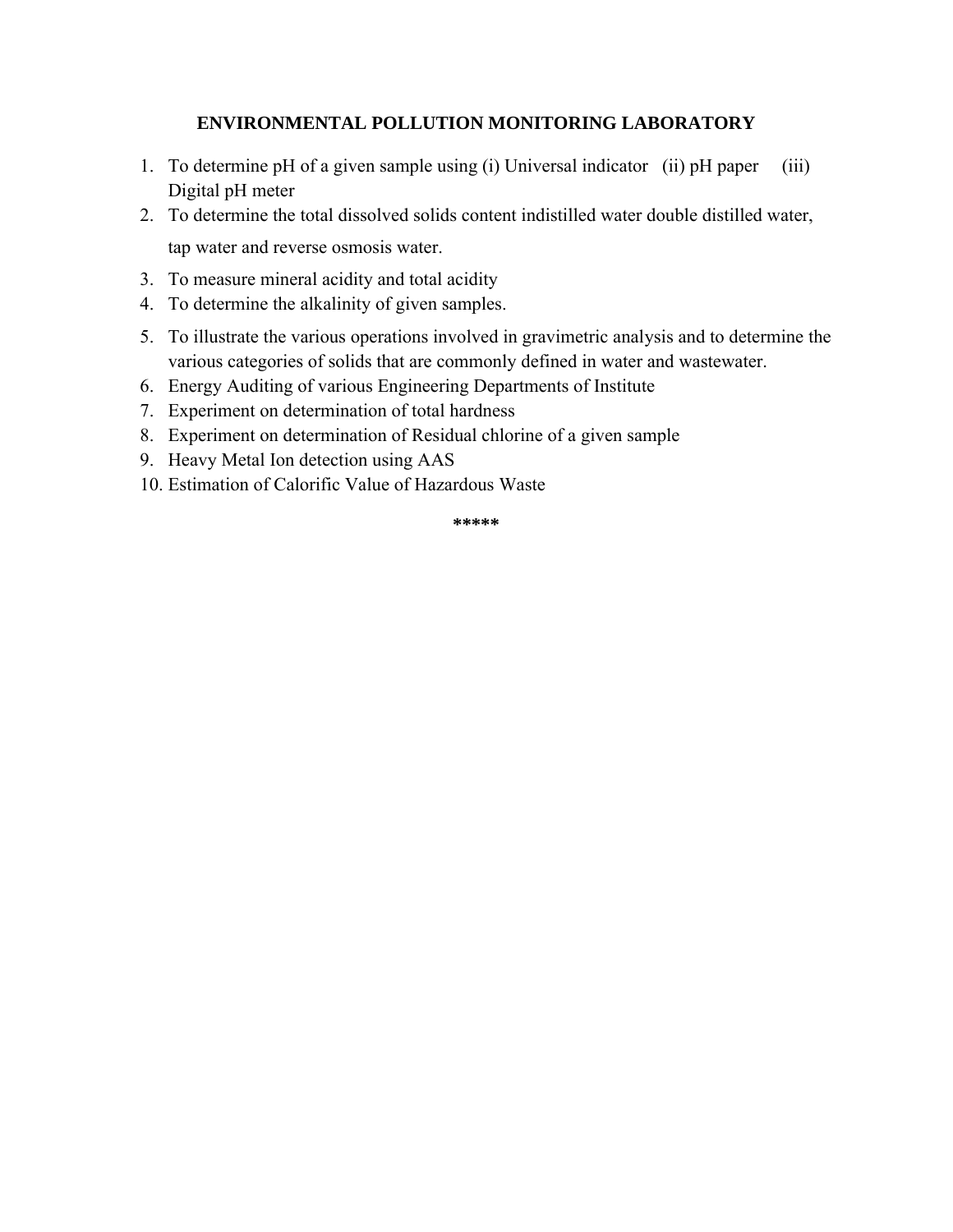#### **II SEMESTER TRANSPORT OF WATER AND WASTEWATER**

#### **Unit – I:**

General hydraulics and flow measurement: Fluid properties; fluid flow – continuity principle,energy principle and momentum principle; frictional head loss in free and pressure flow, minorheads losses, Carrying Capacity–Flow measurement.

#### **Unit – II:**

**Water transmission and distribution:** Need for Transport of water and wastewater-Planning of Water System –Selection of pipe materials, pipe thickness calculations. Water transmission maindesign- gravity and pumping main; Selection of Pumps- characteristics-economics; Specials,Jointing, laying and maintenance, water hammer analysis.

#### **Unit – III:**

**Water distribution systems:** Water distribution pipe networks, Methods, Design, analysis andoptimization – appurtenances – corrosion prevention – minimization of water losses – leakdetection Storage reservoirs.

#### **Unit – IV:**

**Wastewater collection and conveyance:** Planning factors – Design of sanitary sewer; partialflow in sewers, economics of sewer design. Handling and transport of slurry. Wastewaterpumps and pumping stations- sewer appurtenances; material, construction, inspection andmaintenance of sewers; Design of sewer outfalls-mixing conditions; conveyance of corrosivewastewaters.

### **Unit – V:**

**Storm water drainage:** Necessity- - combined and separate system; Estimation of storm water run off Formulation of rainfall intensity duration and frequency relationships- Rational methods.

#### **REFERENCES:**

1. Bajwa, G.S. Practical Handbook on Public Health Engineering, Deep Publishers, Simla, 2003

2. "Manual on water supply and Treatment", CPHEEO, Ministry of Urban Development, Government of India, New Delhi, 1999.

3. "Manual on Sewerage and Sewage Treatment", CPHEEO, Ministry of Urban Development, Government of India, New Delhi, 1993.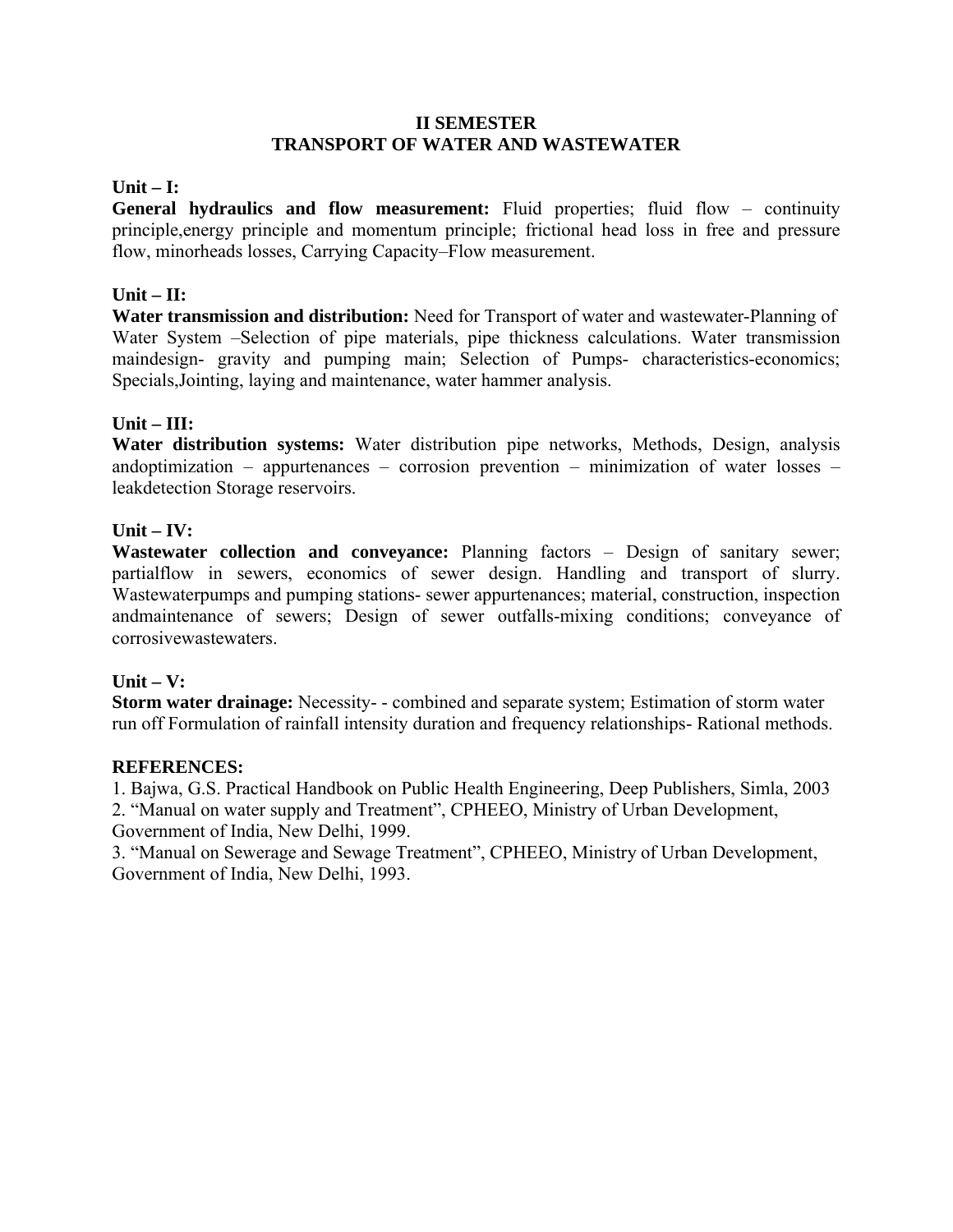#### **PHYSICOCHEMICAL PROCESSES IN WATER AND WASTEWATER**

#### **Unit-I**

Mixing, Clarification - Sedimentation; Types; Aeration and gas transfer – Coagulation andflocculation, coagulation processes - stability of colloids - destabilization of colloids, transportof colloidal particles.

### **Unit-II**

Adsorption, adsorption equilibria- adsorption isotherms, Disinfection - chlorine dioxide;chloramines; ozonation; UV radiation, Ion Exchange-processes

### **Unit-III**

Filtration - theory of granular media filtration; Classification of filters; slow sand filter andrapid sand filter; mechanism of filtration; modes of operation and operational problems;negative head and air binding; dual and multimedia filtration.

### **UNIT IV**

Membrane Processes and Systems: Microfiltration – Ultrafiltration- Nano Filtration – Reverse Osmosis – Electro dialysis-Pervaporation. Membrane Modules: Plate and Frame, Spiral Wound, Tubular, Hollow Fiber module.

### **UNIT V**

Membrane Bioreactors: Introduction and Historical Perspective of MBRs, Biotreatment Fundamentals, BiomassSeparation MBR Principles, Fouling and Fouling Control, MBR Design Principles, DesignAssignment, Alternative MBR Configurations, Commercial Technologies, Case Studies

### **Books:**

1. Weber, W.J. *Physicochemical processes for water quality control*, John Wiley and sons, Newyork, 1983.

2. Peavy, H.S., Rowe, D.R., Tchobanoglous, G. *Environmental Engineering*, McGraw Hills, New York 1985.

3. Metcalf and Eddy, *Wastewater engineering, Treatment and Reuse*, Tata McGraw-Hill, New Delhi, 2003.

4. M.J. Hammer, *Water and Waste Water Technology*, John Wiley & Sons, 1986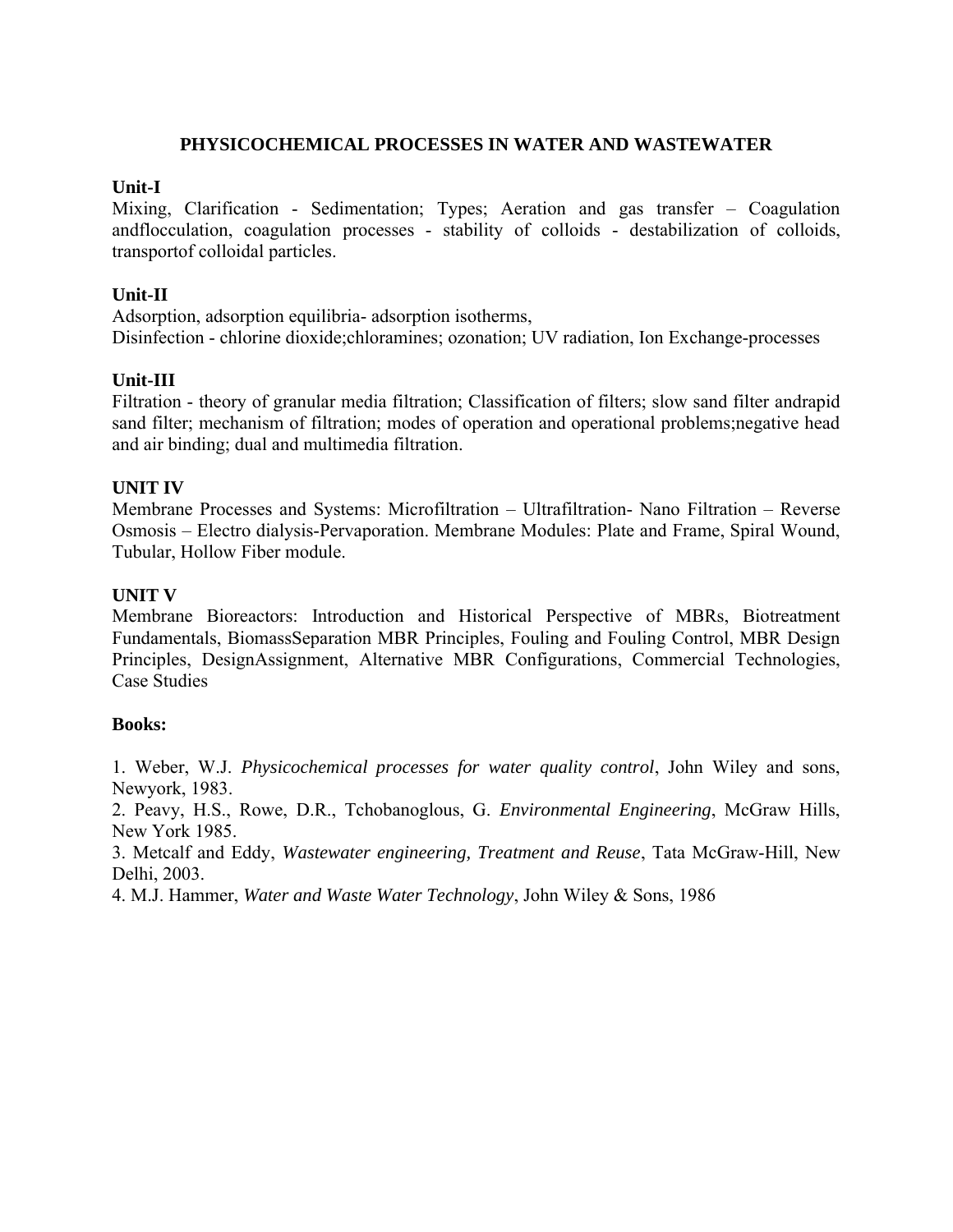# **PRINCIPLES AND DESIGN OF BIOLOGICAL TREATMENT SYSTEMS**

# **Unit – I:**

# **Principles**

Objectives of biological treatment – significance – aerobic and anaerobic treatment kinetics of biological growth – Factors affecting growth – attached and suspended growth Determination of Kinetic coefficients for organics removal – Biodegradability assessment - Selection of processreactors-batch-continuous type-kinetics

# **Unit – II:**

# **Design of Aerobic Treatment Systems**

Design of sewage treatment plant units –Activated Sludge process and variations, Sequencing Batch reactors, Membrane Biological Reactors-Trickling Filters-Bio Tower-RBC-Moving Bed Reactors-fluidized bed reactors, aerated lagoons, waste stabilization ponds – nutrient removal systems – natural treatment systems, constructed wet land – Disinfectant – disposal options – reclamation and reuse – Flow charts, layout, hydraulic profile, recent trends.

### **Unit – III:**

# **Anaerobic Treatment of Wastewater**

Attached and suspended growth, Design of units – UASB, up flow filters, Fluidized beds, septic tank and disposal – Nutrient removal systems – Flow chart Layout and Hydraulic profile – **Recenttrends** 

### **Unit – IV:**

# **Sludge Treatment and Disposal**

Design of sludge management facilities, sludge thickening, sludge digestion, biogas generation, sludge dewatering (mechanical and gravity) Layout PID hydraulics profile – upgrading existing plants – ultimate residue disposal – recent advances.

#### **Unit – V:**

### **Construction Operations and Maintenance Aspects**

Construction and Operational Maintenance problems – Trouble shooting – Planning, Organising and Controlling of plant operations – capacity building, Case studies – sewage treatment plants – sludge management facilities.

### **References:**

1. Arceivala, S.J., Wastewater Treatment for Pollution Control, TMH, New Delhi, Second Edition, 2000.

2. Manual on "Sewerage and Sewage Treatment" CPHEEO, Ministry of Urban

Development, Government of India, New Delhi, 1999.

3. Metcalf & Eddy, INC, 'Wastewater Engineering – Treatment and Reuse, Fourth Edition, Tata McGraw-Hill Publishing Company Limited, New Delhi, 2003.

4. Qasim, S.R. Wastewater Treatment Plant, Planning, Design & Operation, Technomic Publications, New York, 1994.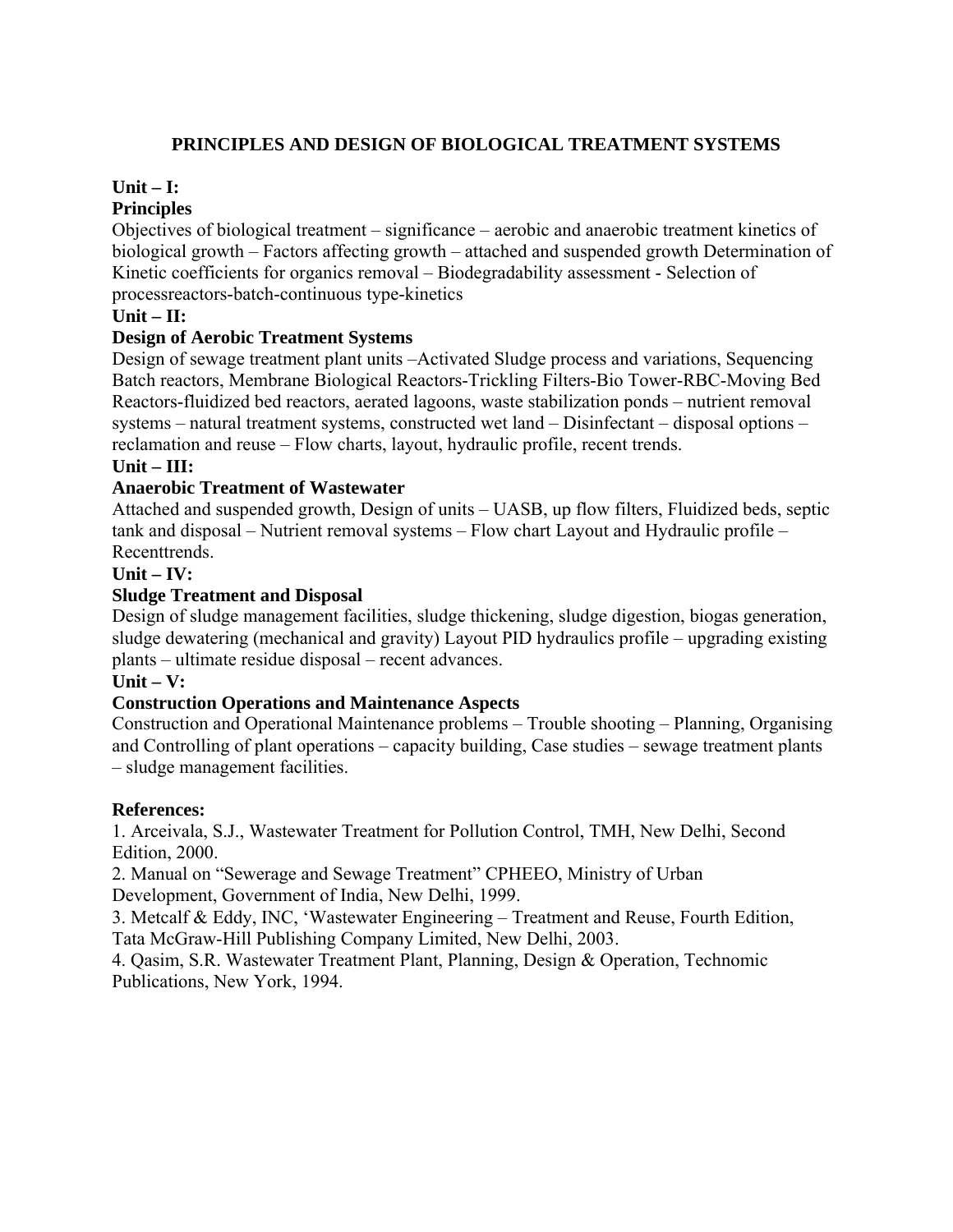#### **ATMOSPHERIC ENVIRONMENTAL POLLUTION AND CONTROL**

#### **UNIT I**

**Introduction:** sources, effects on – ecosystems, characterization of atmospheric pollutants, air pollution episodes of environmental importance. Indoor Air Pollution– sources, effects.

#### **UNIT II**

Meteorology - composition and structure of the atmosphere, wind circulation, solar radiation, lapse rates, atmospheric stability conditions, wind velocity profile, Maximum Mixing Depth (MMD), Temperature Inversions, Windrose diagram.

#### **UNIT III**

General characteristics of stack emissions, plume behaviour, heat island effect. Pollutants dispersion models – description and application of point, line and areal sources.

Monitoring of particulate matter and gaseous pollutants –respirable, non-respirable and nano particulate matter. CO,  $CO_2$ , Hydrocarbons (HC),  $SO_x$  and  $NO_x$ , photochemical oxidants.

#### **UNIT IV**

Air Pollution Control equipment for particulate matter  $\&$  gaseous pollutants– gravity settling chambers, centrifugal collectors, wet collectors, fabric filters, electrostatic precipitator (ESP). – Adsorption, Absorption, Scrubbers, Condensation and Combustion.

#### **UNIT V**

**Noise -** sources, measurements, effects and occupational hazards. Standards, Noise mapping, Noise attenuation equations and methods, prediction equations, control measures, Legal aspects of noise.

#### **REFERENCES**

- 1. WarkK ., Warner C.F., and Davis W.T., "Air Pollution Its Origin and Control", Harper & Row Publishers, New York.
- 2. Lee C.C., and Lin S.D., "Handbook of Environmental Engineering Calculations", McGraw Hill, New York.
- 3. Perkins H.C., "Air Pollution", McGraw Hill.
- 4. Crawford M., "Air Pollution Control Theory", TATA McGraw Hill.
- 5. Stern A.C., "Air Pollution", Vol I, II, III.
- 6. Seinfeld N.J.,, "Air Pollution", McGraw Hill.
- 7. Stern A.C. Vol. V, "Air Quality Management".
- 8. M N Rao and HVN Rao, Air Pollution" Tata McGraw Hill publication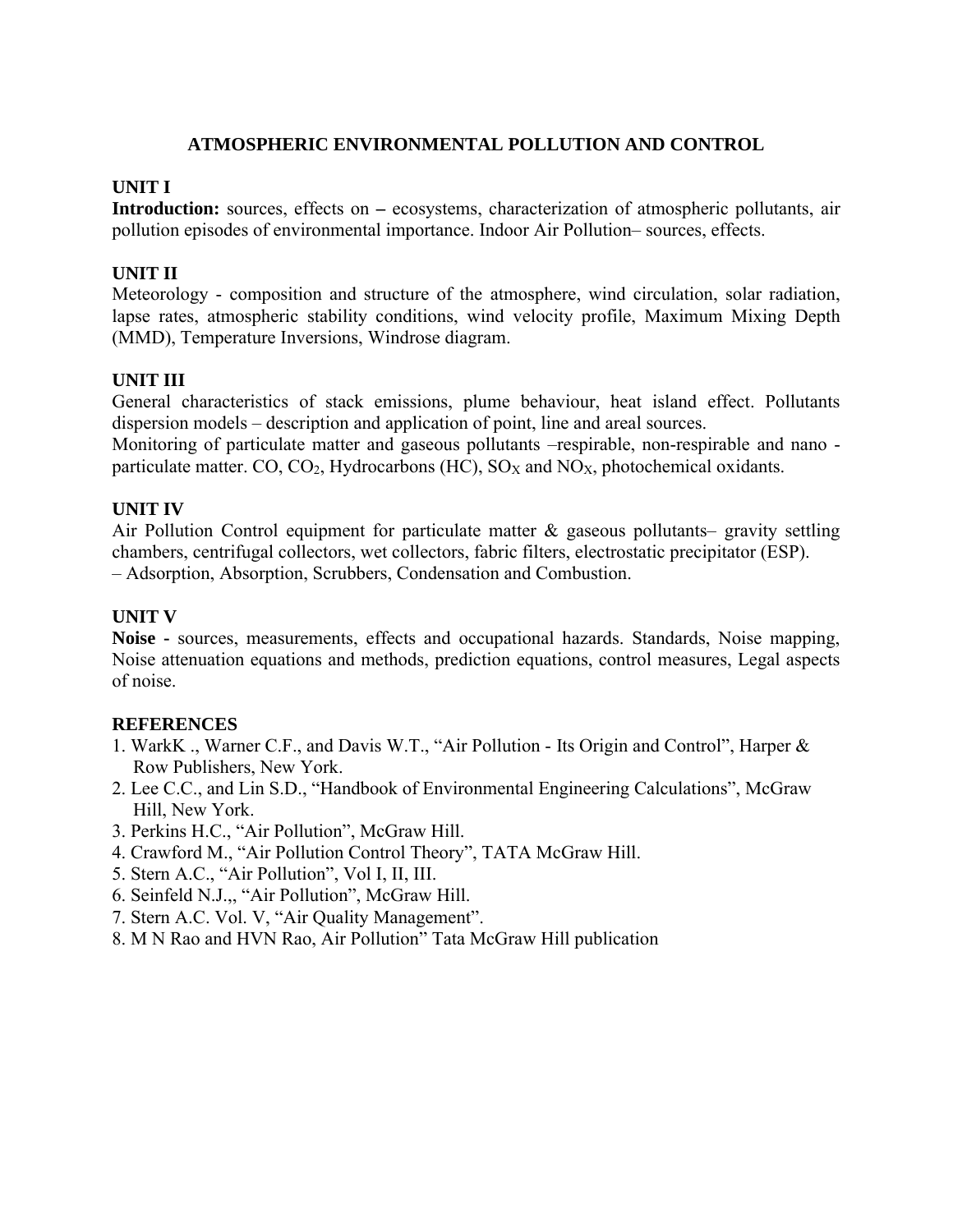#### **SOLID AND HAZARDOUS WASTE MANAGEMENT**

#### **UNIT-I**

Types and Sources of solid and hazardous wastes - Need for solid and hazardous wastemanagement - Legislations on management and handling of municipal solid wastes,hazardous wastes, and biomedical wastes, E-waste.

### **UNIT-II**

Waste generation rates – Composition - Hazardous Characteristics – TCLP tests – wastesampling- Source reduction of wastes – Recycling and reuse.

### **UNIT-III**

Handling and segregation of wastes at source – storage and collection of municipal solidwastes – Analysis of Collection systems - Need for transfer and transport – Transfer stations -labeling and handling of hazardous wastes.

#### **UNIT-IV**

Waste processing – processing technologies – biological and chemical conversiontechnologies – Composting - thermal conversion technologies - energy recovery –incineration – solidification and stabilization of hazardous wastes - treatment of biomedical wastes

#### **UNIT-V**

Disposal in landfills - site selection - design and operation of sanitary landfills- securelandfills and landfill bioreactors – leachate and landfill gas management – landfill closure andenvironmental monitoring – landfill remediation.Elements of integrated waste management

#### **Books:**

1. George Tchobanoglous, Hilary Theisen and Samuel A, Vigil, Integrated *Solid Waste Management,*

McGraw- Hill, New York, 1993

2. CPHEEO, *Manual on Municipal Solid waste management, Central Public Health and EnvironmentalEngineering Organization*, Government of India, New Delhi, 2000.

3. Vesilind P.A., Worsel, W.A., and Reinhart, D. R., *Solid waste Engineering*, Thomson Brooks/code,  $1<sup>st</sup>$  Ed 2002

4. Lagrerer, M.D., Buckingham, P.L and Evans, J.C. *Hazardous Waste Management*, 2<sup>nd</sup>Edn, McGrawhill, 2011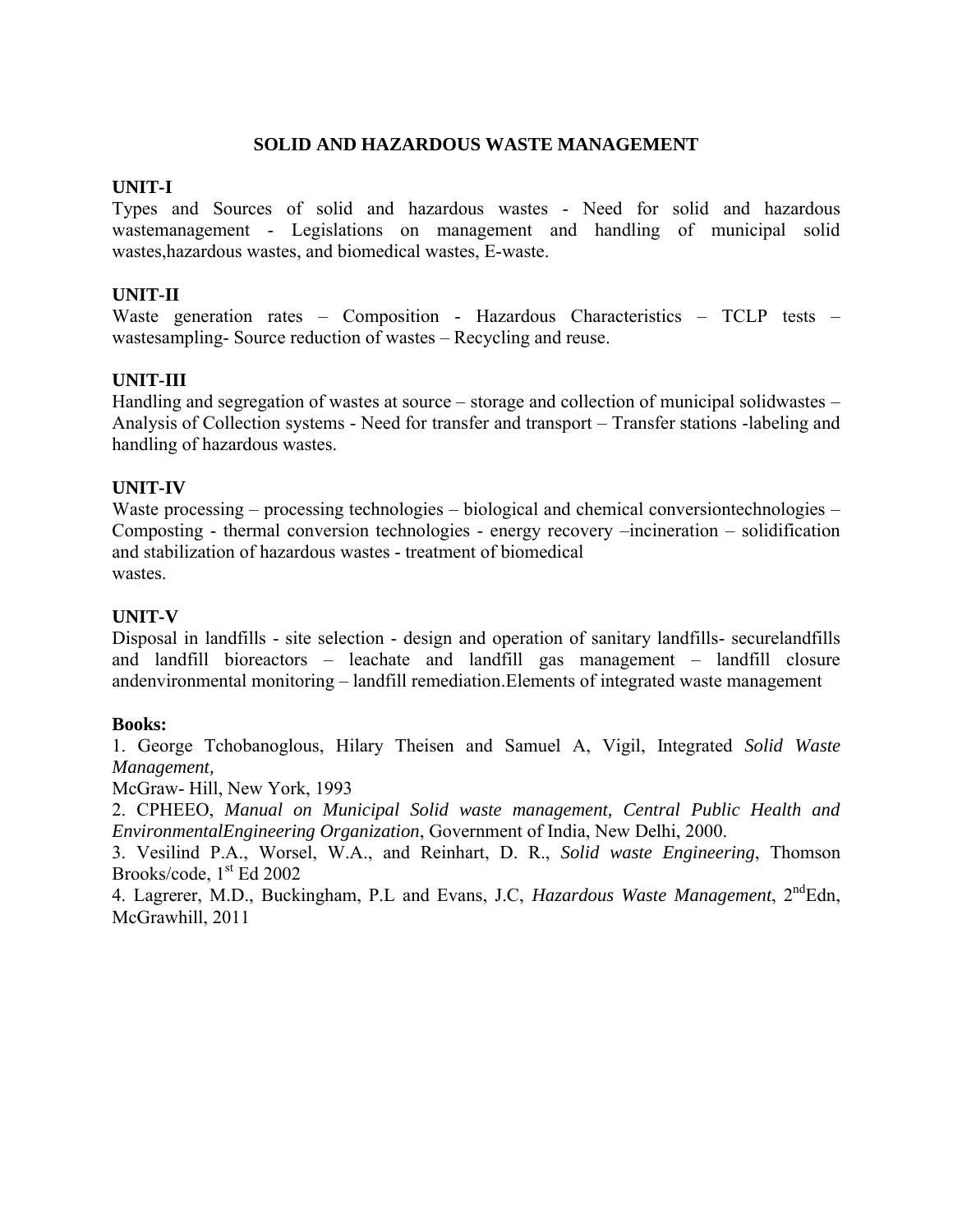# **ELECTIVE-II ENERGY AND ENVIRONMENT**

#### **Unit-I:**

Importance of Energy, Focus on Energy & Environment, Definition of Energy & Energy Terms, Overview of Energy Sources & Sinks, Basic Energy Problems.

#### **Unit-II:**

Oil & Gas Exploration & Production, Oil & Gas Refining, Distribution & Markets, Conventional & Unconventional Reserves & Resources, Oil & Gas Industry Impacts on Water Resources.

#### **Unit-III:**

Electric Industry Overview, Ongoing Evolution of the Electric Industry, Electric Industry Impacts on Air Quality, The Science of Climate Change, The Evidence for and Emerging Impacts of Climate Change. Buildings & Energy, Transportation & Energy.

#### **Unit-IV:**

Biofuels, Wind Energy, Solar Energy, Other Renewables: Geothermal & Ocean Energy.

#### **Unit-V:**

Nuclear Energy, Nuclear Waste, Carbon Capture & Storage, Domestic Energy Policy, International Energy Policy.

### **TEXT BOOK:**

- 1. Twidell, J.W. and Weir, A., Renewable Energy Sources,  $3^{rd}$ Edn. T&F Ltd., 2015
- 2. Sukhatme, S.P., Solar Energy, Tata McGraw Hill, 1984.
- 3. Daniel B. Botkin and Edward A. Keller, Environmental Science: Earth as a Living Planet,New York: John Wiley and Sons, 2014, 9th Edition.

### **REFERENCES:**

- 1. Kreith, F and Kreider, J. F., Principles of Solar Engineering, McGraw-Hill, 1978.
- 2. Godfrey Boyle, Renewable Energy, Power for a Sustainable Future, Oxford University Press, U.K, 1996.
- 3. Veziroglu, T.N., Alternative Energy Sources, Vol 5 and 6, McGraw-Hill, 1990
- 4. Anthony San Pietro, Biochemical and Photosynthetic aspects of Energy Production,Academic Press, 1980.
- 5. Bridgurater, A.V., Thermochemical processing of Biomass, Academic Press, 1981.
- 6. Hart, A.B., and Womack, G. J., Fuel Cells: Theory & Applications, Prentice Hall, 1997.
- 7. Khandelwal K.C, Mahdi S.S., Biogas Technology A Practical Handbook, Tata Mc-Graw Hill, 1986.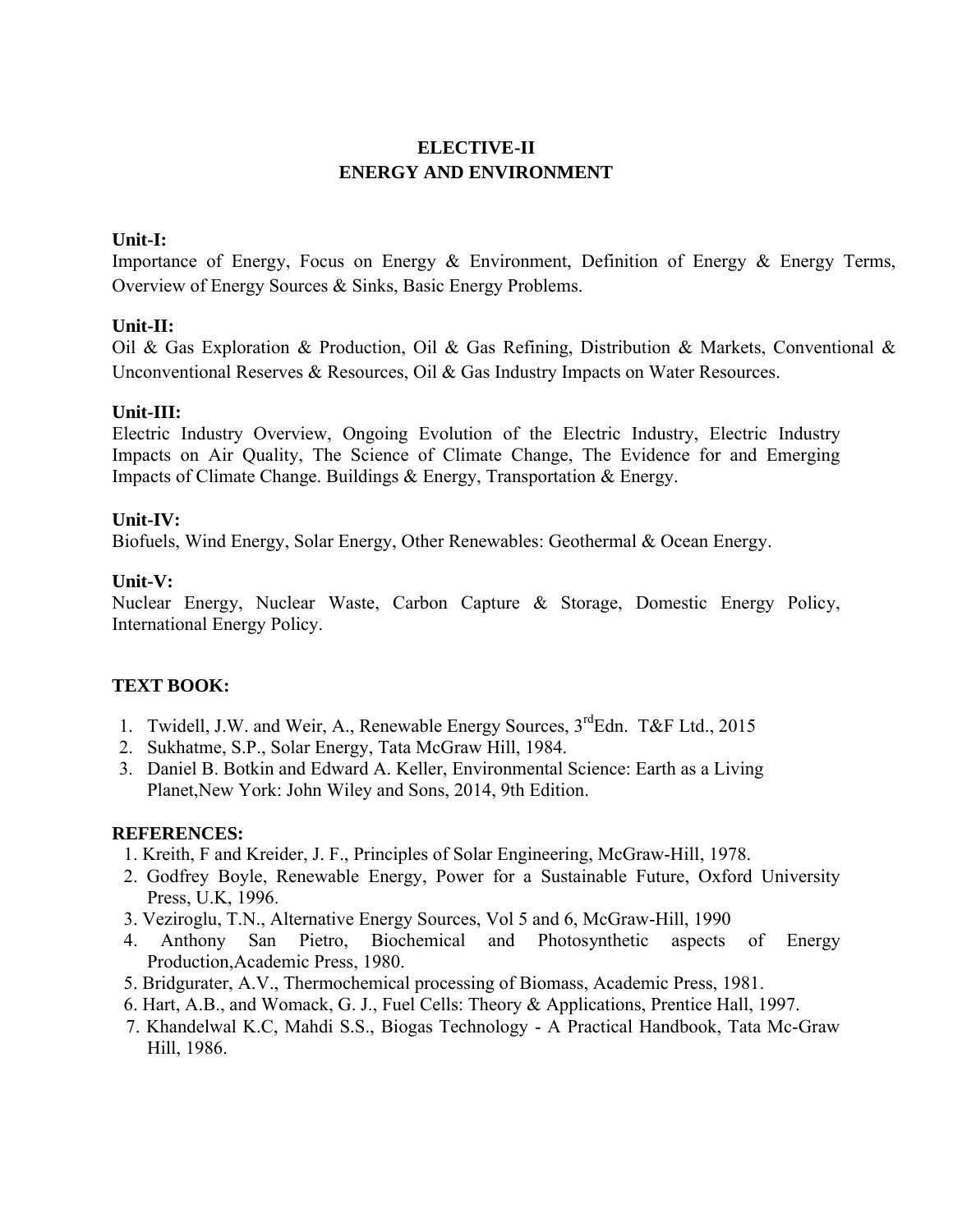# **ELECTIVE-II PRINCIPLES OF CLEANER PRODUCTION**

### **UNIT-I:**

**Industrial Activity and Environment** – Industrialization and Sustainable Development – Indicators of Sustainability-Sustainability Strategies – Barriers to Sustainability – Industrial Ecology – Pollution Prevention (PP) and Cleaner Production (CP) in achieving Sustainability-Prevention versus Control of Industrial Pollution - Environmental Policies and Regulations to encourage Pollution Prevention and Cleaner Production – Regulatory versus Market-based approaches

### **UNIT-II:**

**Concept of Pollution Prevention and Cleaner Production** – Definition – Importance - Historical Evolution – Benefits - Promotion - barriers – Role of Industry, Government and Institutions - Environmental Management Hierarchy – Source Reduction techniques – Process and Equipment Optimization, Reuse, Recover, Recycle, Raw material substitution - Internet information and Other PP and CP Resources

# **UNIT-III:**

**Pollution Prevention and Cleaner Production**- Project development and implementation – Overview of CP Assessment steps and skills, Preparing the site, Information gathering, and Flow diagram, Material balance, PP and CP Option generation, Technical and Environmental Feasibility analysis, Total Cost analysis - PP and CP Financing, Establishing a Program - Organizing a Program- Preparing a program plan - Measuring progress – Pollution Prevention and Cleaner Production Awareness Plan - Waste Audit- Environmental Statement

# **UNIT-IV:**

**Life Cycle Assessment and Environmental Management Systems:** Elements of LCA - Life Cycle Costing – Eco labeling – Designs for the Environment - International Environmental Standards- ISO 14001 - Environmental Audit.

# **UNIT-V:**

**Case Studies:** Industrial Applications of PP and CP, LCA, EMS and Environmental Audits.

### **Reference Books:**

1. Paul L. Bishop, "Pollution Prevention: Fundamentals and Practice", McGraw-Hill International, 2000.

2. World Bank Group, "Pollution Prevention and Abatement Handbook-Towards Cleaner Production", World Bank and UNE, Washington D.C., 1998.

3. Freeman, H.M, Industrial Pollution Prevention Handbook", McGraw Hill", 1995.

4. James G. Mann and V.A. Liu, "Industrial Water Reuse and Wastewater Minimization", McGraw Hill, 1999.

5. Prasad Modak, C. Visvanathan and MandarParasnis, "Cleaner Production Audit Environmental System Reviews", No. 38, Asian Institute of Technology; Bangkok, 1995.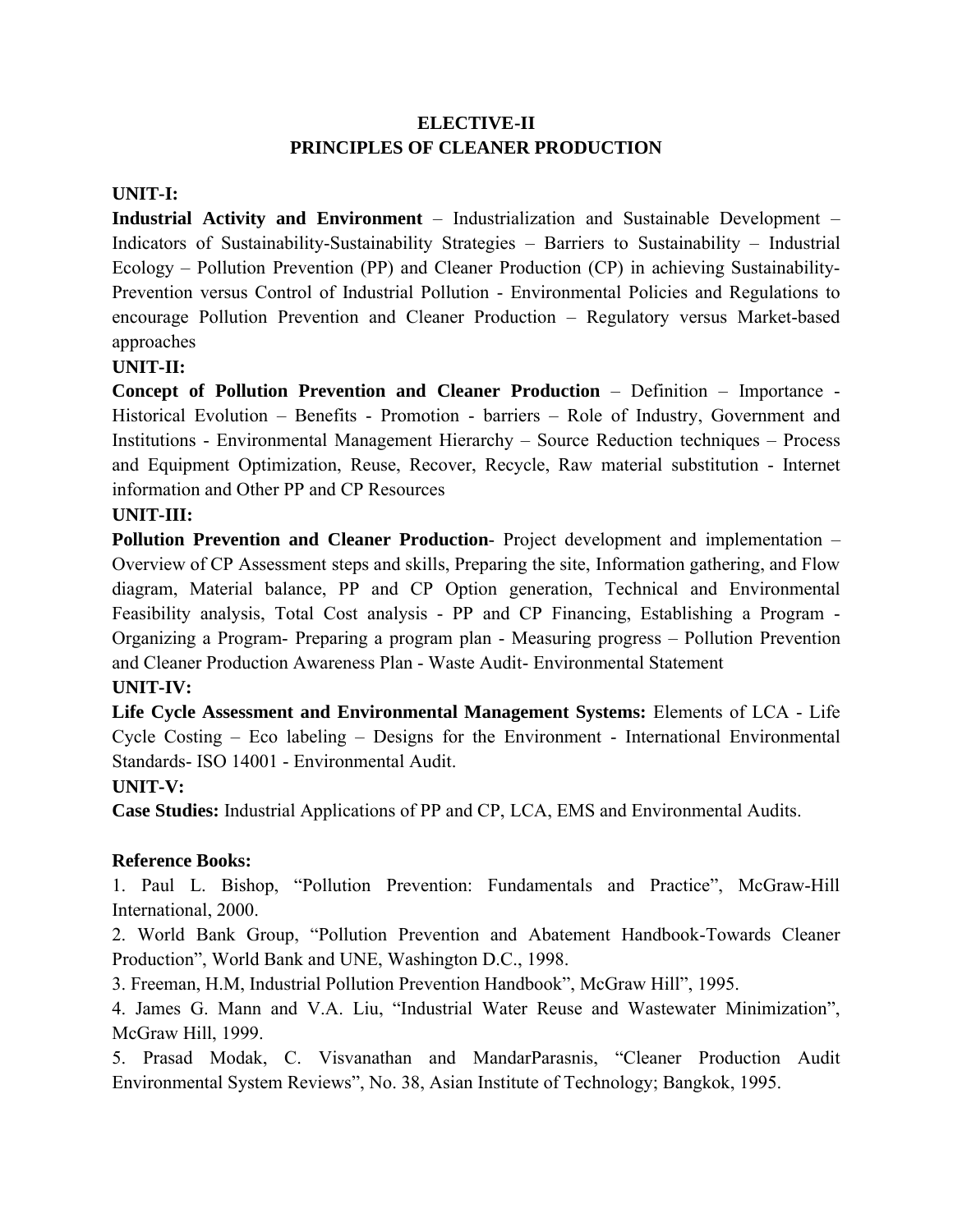# **ELECTIVE-II ENVIRONMENTAL SUSTAINABILITY**

#### **UNIT-I**

Valuing the Environment: Concepts, Valuing the Environment: Methods, Property Rights, Externalities, and Environmental Problems

#### **UNIT-II**

Sustainable Development: Defining the Concept, The Population Problem, NaturalResource Economics: An Overview, Energy, Water, Agriculture

#### **UNIT-III**

Biodiversity, Forest Habitat, Commercially Valuable Species, Stationary-Source Local AirPollution, Acid Rain and Atmospheric Modification, Transportation

#### **UNIT-IV**

Water Pollution, Solid Waste and Recycling, Toxic Substances and Hazardous Wastes,Global Warming.

#### **UNIT-V**

Development, Poverty, and the Environment, Visions of the Future, Environmentaleconomics and policy by Tom Tietenberg, Environmental Economics.

#### **REFERENCES**

1. Andrew Hoffman, Competitive Environmental Strategy -A Guide for the ChangingBusiness Landscape, Island Press.

2. Stephen Doven, Environment and Sustainability Policy : Creation, Implementation,Evaluation, The Federation Press, 2005.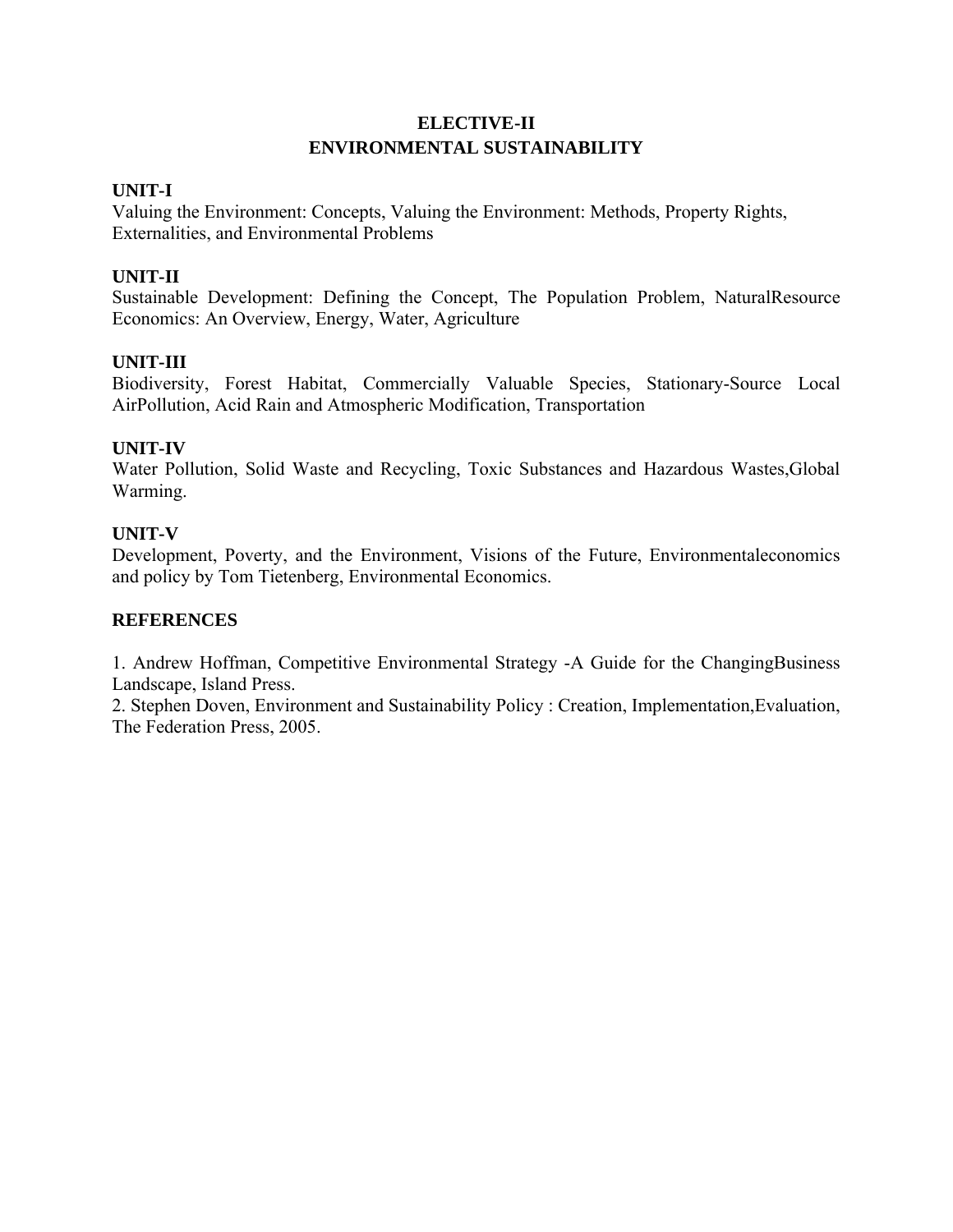#### **ELECTIVE-II**

## **RI AND GIS FOR ENVIRONMENTAL MANAGEMENT**

#### **UNIT I**

#### **Environment**

Water - Air-Land-Marine Environment Global Climatologic, urbanEnvironment:

### **UNIT II**

#### **Introduction to Remote Sensing**

Role of RS in different types of Environments - Air, Water, Land.GIS formarineenvironment, urban environment.

#### **UNIT III**

# **Concept of Geology**

Introduction - spectral characteristics of water, soil, rock-water parameter,pollution studies. **UNIT IV**

#### **Introduction to GIS**

GIS-introduction-role of GIS - data analysis-thematic maps preparation,modeling.

#### **UNIT V**

### **Application of GIS**

GIS for - soil erosion-Land degradation-Ecology-degradation-Coastal marinestudies-water Quality, monitoring and management.

### **REFERENCES**

1. Lilliesand, T.M. and Kiefer, R, W., *"Remote Sensing and ImageInterpretation"*, John Wily and sons, 2004.

2. Burrough, P.A. and, McDonnell, R.A., *"Principles of Geographical Information Systems"*, Oxford University Press, 2009.

3. Lintz, J. and Simonet, *"Remote Sensing of Environment",* AddisonWesley Publishing Company, 2004.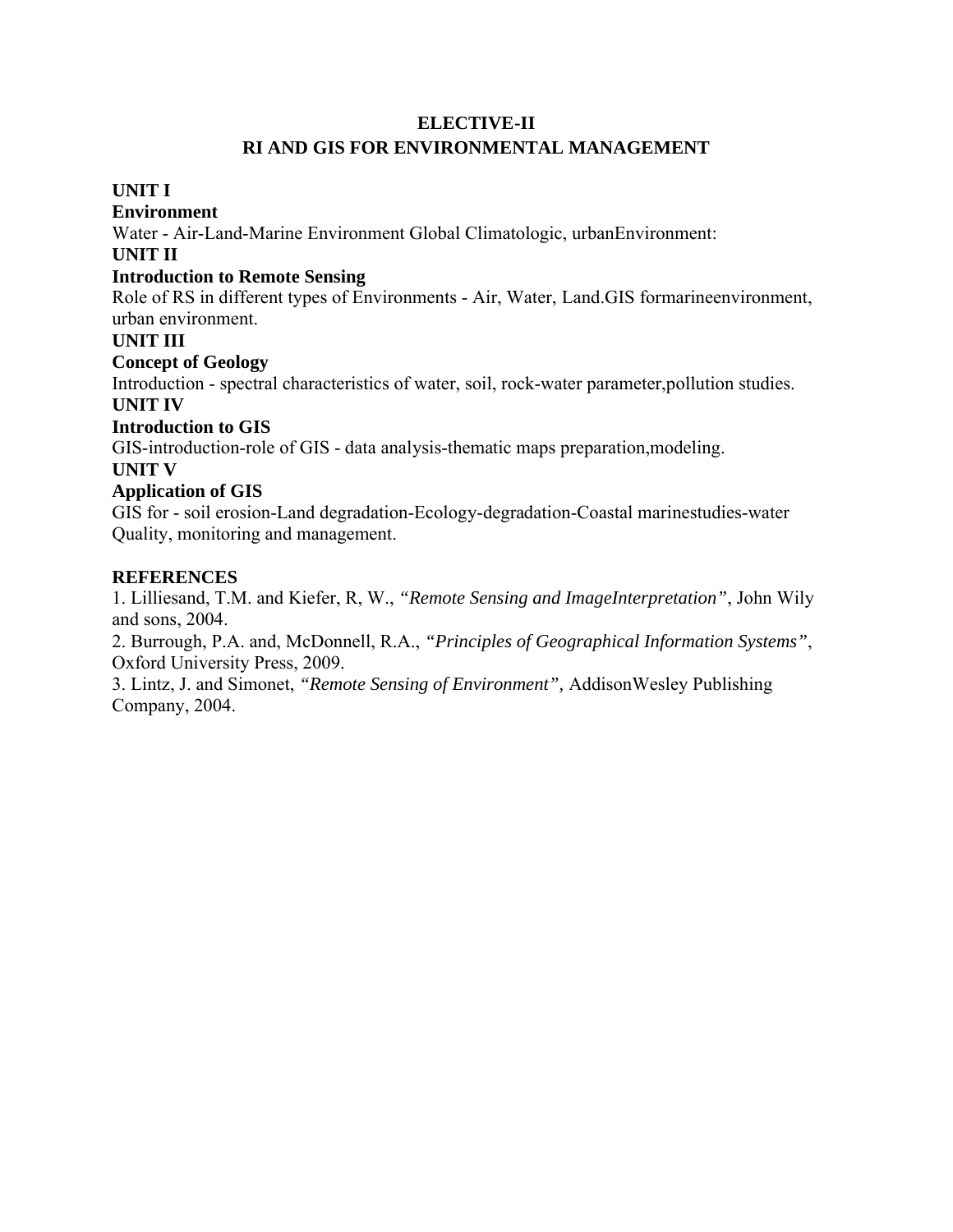#### **ENVIRONMENTAL POLLUTION CONTROL LAB**

- 1. Detection of Metals using Atomic Absorption Spectrometer (AAS)
- 2. Determination of Absorption spectra of liquid samplesusing UV-Vis Spectrometer
- 3. Determination of IR spectra of liquid samples using FTIR spectrometer
- 4. Determination of crystallite size of standard crystalline samples using X-ray Diffractometer (XRD)
- 5. Separation and analysis of compounds using Gas Chromatograph (GC)
- 6. Separation and analysis of compounds using High Performance Liquid Chromatography (HPLC)
- 7. Determination of oxidative and reductive peaks of Ferri/Ferro Cyanide couple using Potentiostat.

**\*\*\*\*\***